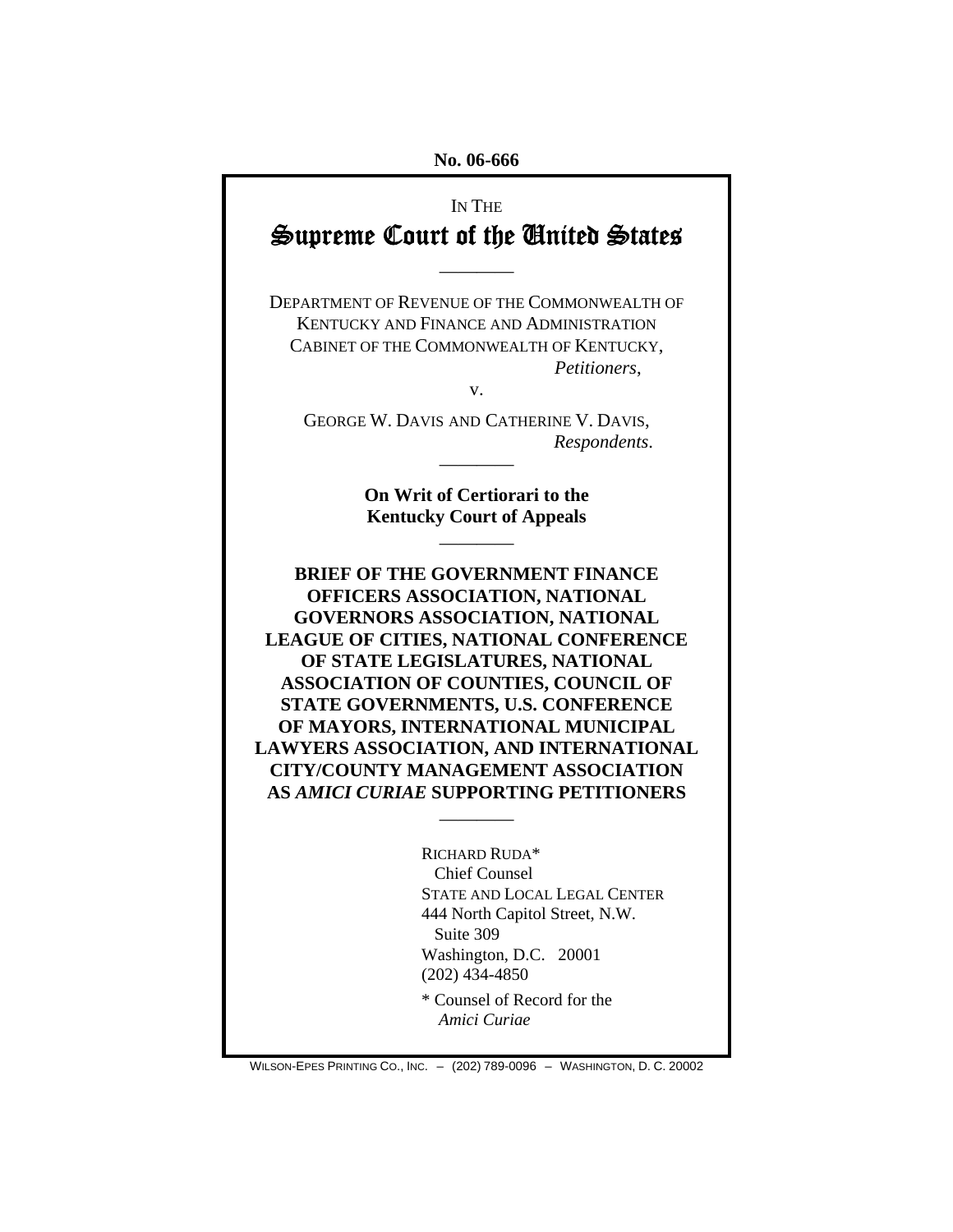## **QUESTION PRESENTED**

Whether Kentucky's income tax exemption for interest on municipal bonds issued by the Commonwealth or its political subdivisions violates the dormant Commerce Clause because Kentucky does not exempt interest earned by Kentucky taxpayers on bonds issued by other States or their political subdivisions.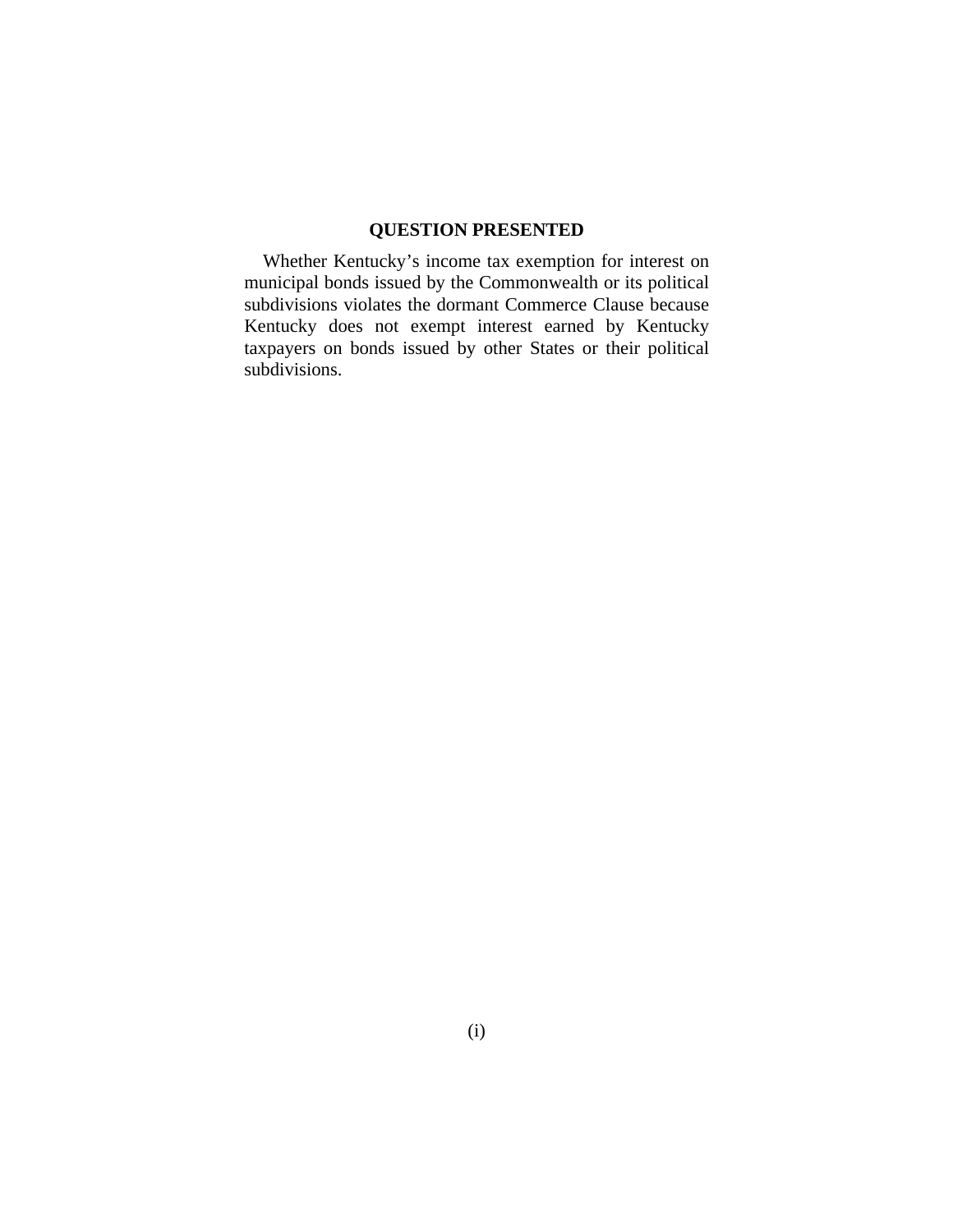# TABLE OF CONTENTS

|                                                                                                                                                                                                               | Page         |
|---------------------------------------------------------------------------------------------------------------------------------------------------------------------------------------------------------------|--------------|
|                                                                                                                                                                                                               | <sup>i</sup> |
|                                                                                                                                                                                                               | v            |
|                                                                                                                                                                                                               | 1            |
|                                                                                                                                                                                                               | 1            |
|                                                                                                                                                                                                               | 3            |
| STATE GOVERNMENTS HAVE REASON-<br>I.<br>ABLY RELIED ON THE CONSTITUTION-<br>ALITY OF TAX EXEMPTIONS LIKE<br>KENTUCKY'S, AND CONGRESS IS IN<br>THE BEST POSITION TO ALTER THE                                  | 3            |
| A. Longstanding Historical Practice Supports<br>the Constitutionality of State Tax Exemp-<br>tions for Interest Paid on In-State Munic-                                                                       | 4            |
| B. A Judicial Declaration that Kentucky's<br>Tax Exemption Is Unconstitutional Would<br>Disrupt the States' Substantial Reliance                                                                              | 8            |
| C. If a Change in the State Tax Treatment of<br>Municipal Bond Interest Is Desirable,<br>Congress Is in the Best Position to Make                                                                             | 12           |
| UNDER UNITED HAULERS, KENTUCKY'S<br>II.<br><b>EXEMPTION</b><br><b>FOR</b><br><b>INTEREST</b><br><b>TAX</b><br>ON IN-STATE MUNICIPAL<br><b>EARNED</b><br>BONDS DOES NOT VIOLATE THE<br>DORMANT COMMERCE CLAUSE | 15           |
|                                                                                                                                                                                                               |              |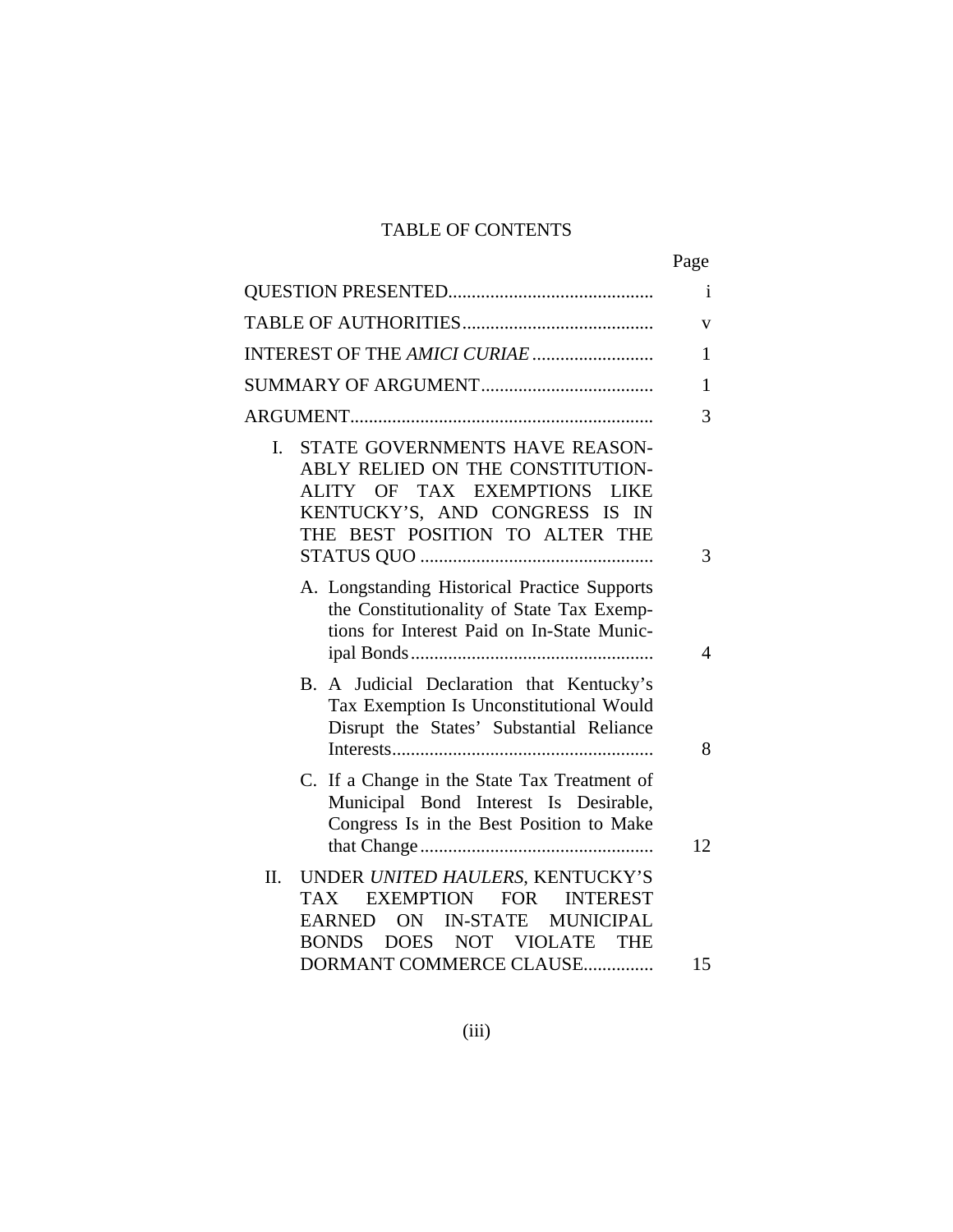# TABLE OF CONTENTS—Continued

|--|

| A. A State Tax Exemption for Interest Earned<br>on Bonds Issued by the Taxing State and<br>Its Political Subdivisions Does Not Dis-<br>criminate Against Interstate Commerce | 16 |
|------------------------------------------------------------------------------------------------------------------------------------------------------------------------------|----|
| B. Kentucky's Tax Exemption Does Not Im-<br>pose a "Clearly Excessive" Burden on                                                                                             | 23 |
|                                                                                                                                                                              |    |

iv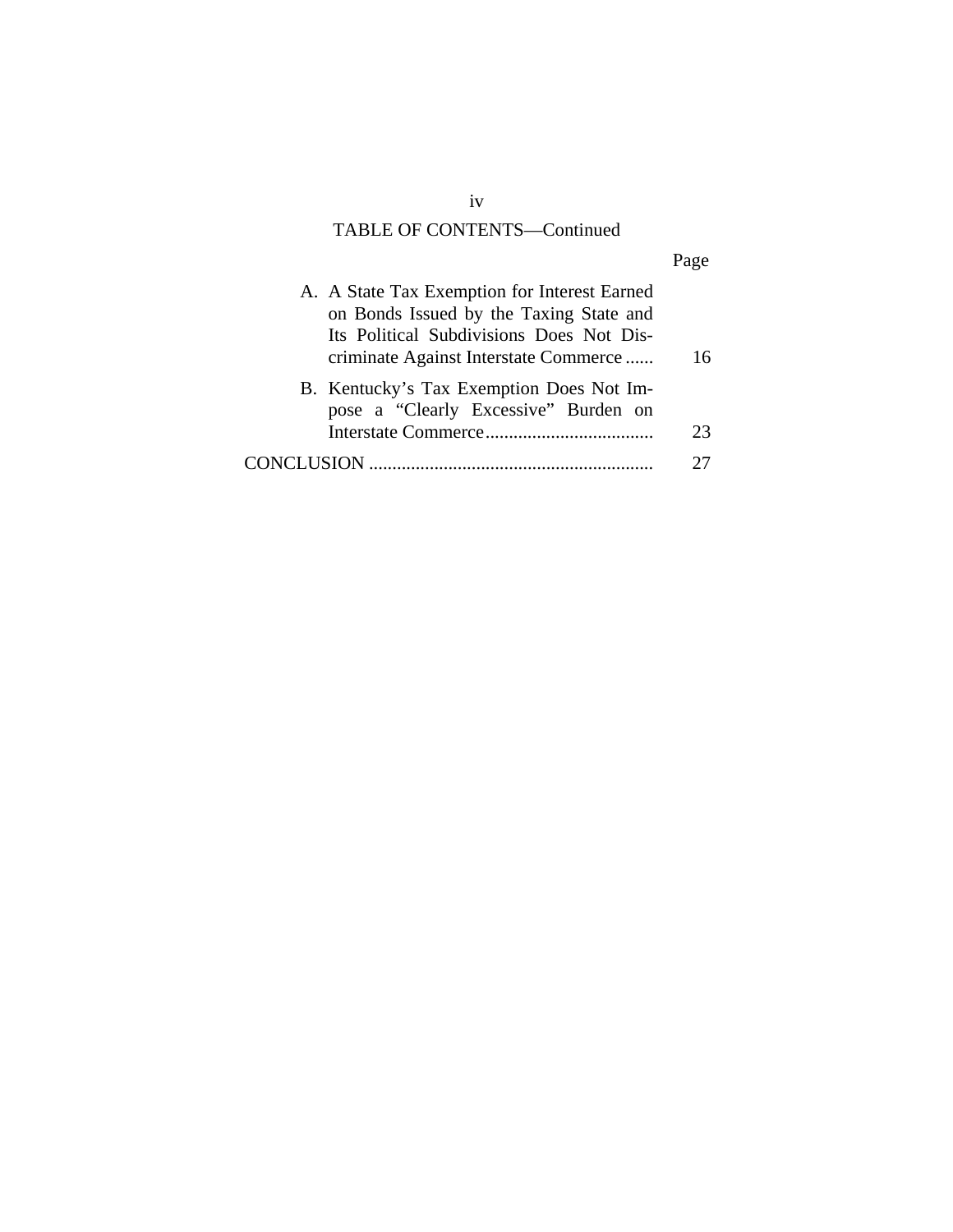# TABLE OF AUTHORITIES

| Cases                                                                                   | Page  |
|-----------------------------------------------------------------------------------------|-------|
| Atkin v. Kansas, 191 U.S. 207 (1903)<br>Barclays Bank PLC v. Franchise Tax Bd. of Cal., | 25    |
|                                                                                         | 7     |
| Bode v. Barrett, 344 U.S. 583 (1953)                                                    | 22    |
| Brown-Forman Distillers Corp. v. New York                                               |       |
| State Liquor Auth., 476 U.S. 573 (1986)                                                 | 19-20 |
| C & A Carbone, Inc. v. Clarkstown, 511 U.S.                                             |       |
|                                                                                         | 16    |
| Camps Newfound/Owatonna, Inc. v. Town of                                                |       |
| Harrison, 520 U.S. 564 (1997)                                                           | 5     |
| City of Philadelphia v. New Jersey, 437 U.S. 617                                        |       |
|                                                                                         | 23    |
| Commonwealth Edison Co. v. Montana, 453                                                 |       |
| Complete Auto Transit, Inc. v. Brady, 430 U.S.                                          |       |
|                                                                                         | 23    |
| Edgar v. MITE Corp., 457 U.S. 624 (1982)                                                | 26-27 |
| General Motors Corp. v. Tracy, 519 U.S. 278                                             | 7, 23 |
| Goldberg v. Sweet, 488 U.S. 252, 259-260                                                |       |
|                                                                                         | 23    |
| Granholm v. Heald, 544 U.S. 460 (2005)                                                  | 19    |
| Harper v. Virginia Dept. of Taxation, 509 U.S.                                          |       |
|                                                                                         |       |
| Itel Containers Int'l Corp. v. Huddleston, 507                                          |       |
|                                                                                         | 23    |
| Joseph v. Carter & Weekes Stevedoring Co., 330                                          |       |
| U.S. 422 (1947), overruled on other grounds,                                            |       |
| Department of Revenue of Wash. v. Associa-                                              |       |
| tion of Wash. Stevedoring Cos., 435 U.S. 734                                            |       |
|                                                                                         | 7     |
| Kassel v. Consolidated Freightways Corp. of                                             |       |
|                                                                                         | 26    |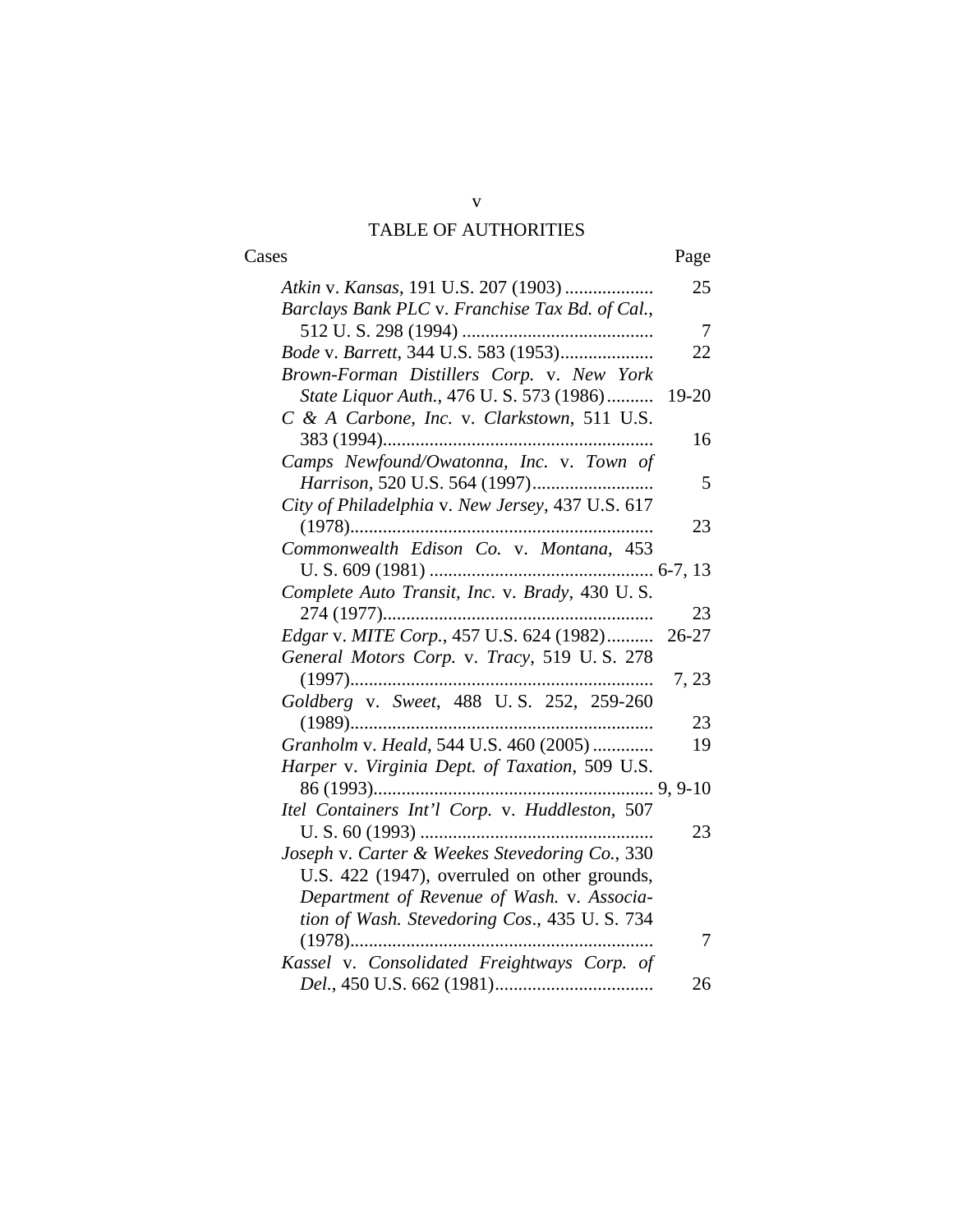# TABLE OF AUTHORITIES—Continued

| Page |
|------|
|      |

| Marsh v. Chambers, 463 U.S. 783 (1983)           | 7              |
|--------------------------------------------------|----------------|
| McKesson Corp. v. Division of Alcoholic          |                |
| Beverages & Tobacco, 496 U.S. 18 (1990)<br>8, 10 |                |
| Moorman Mfg. Co. v. Bair, 437 U.S. 267           |                |
|                                                  |                |
| National Bellas Hess, Inc. v. Department of      |                |
| Revenue of Ill., 386 U.S. 753 (1967)             | 14             |
| Oklahoma Tax Comm. v. Jefferson Lines, Inc.,     |                |
|                                                  | 23             |
| Pike v. Bruce Church, Inc., 397 U.S. 137         |                |
|                                                  |                |
| Prudential Ins. Co. v. Benjamin, 328 U.S. 408    |                |
|                                                  | 5              |
| Quill Corp. v. North Dakota, 504 U.S. 298        |                |
|                                                  |                |
| Raymond Motor Transp., Inc. v. Rice, 434 U.S.    |                |
|                                                  | 26             |
| Reeves, Inc. v. Stake, 447 U.S. 429 (1980)       | 25             |
| Schneidewind v. ANR Pipeline Co., 485 U.S. 293   |                |
|                                                  | $\overline{7}$ |
| South Carolina v. Baker, 485 U.S. 505 (1988)     | 21             |
| Trinova Corp. v. Michigan Dept. of Treasury,     |                |
|                                                  | 23             |
| United Haulers Assn., Inc. v. Oneida-Herkimer    |                |
| Solid Waste Mgmt. Auth., 127 S. Ct. 1786         |                |
|                                                  |                |
| Wyoming v. Oklahoma, 502 U.S. 437 (1992)         | 7              |

# Statutes

| 19.           |
|---------------|
| 19.           |
| $5^{\circ}$   |
| $\mathcal{F}$ |

vi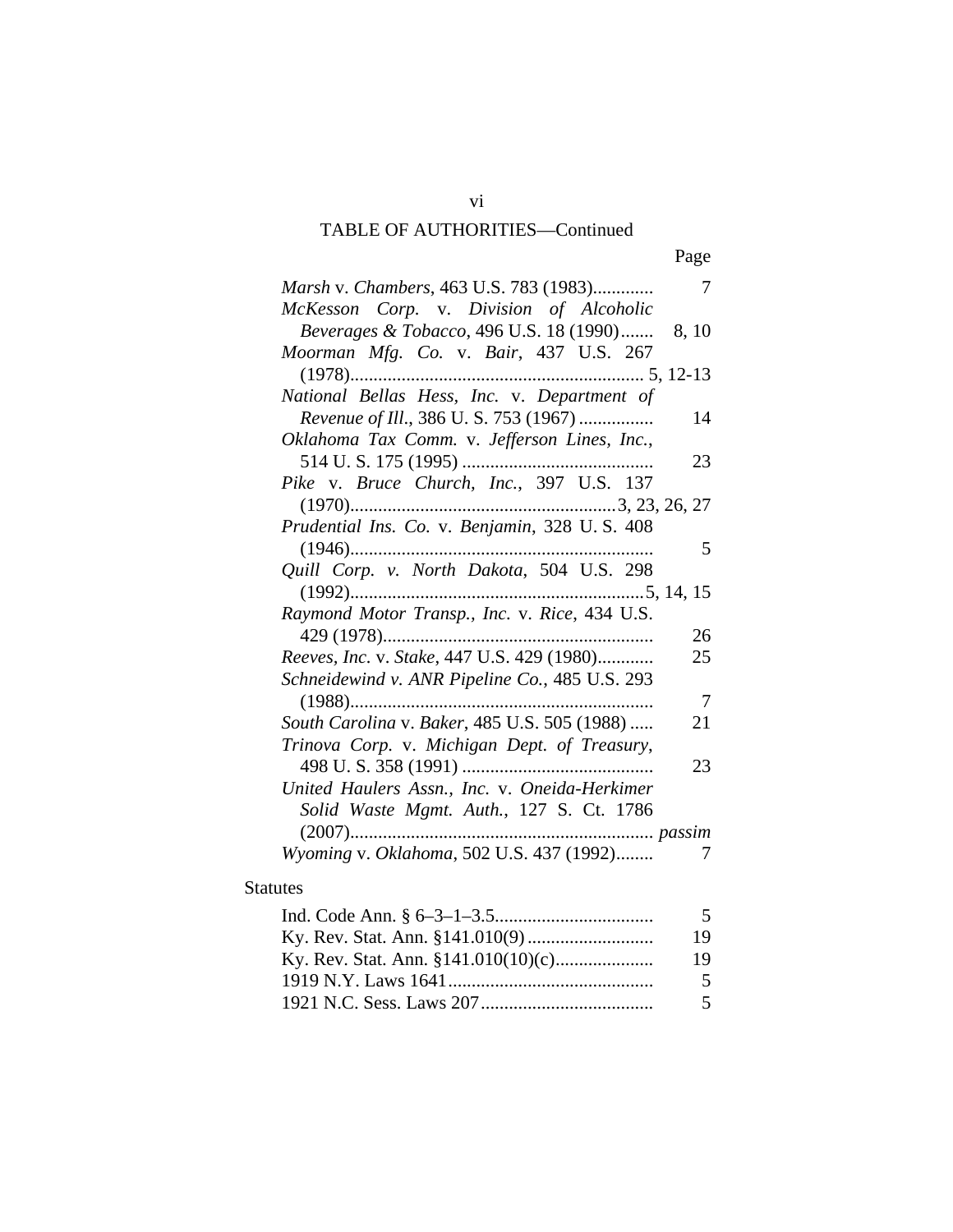# TABLE OF AUTHORITIES—Continued

| Page |
|------|
|      |

|                                                  | 5  |
|--------------------------------------------------|----|
| Pub. L. No. 108-435, 118 Stat. 2615              | 6  |
| Soldiers' and Sailors' Civil Relief Act of 1940, |    |
| Act of Oct. 17, 1940, ch. 888, § 514, as         |    |
|                                                  | 6  |
|                                                  | 6  |
|                                                  | 6  |
|                                                  | 5  |
|                                                  | 6  |
|                                                  | 18 |
|                                                  | 6  |
|                                                  | 6  |
|                                                  | 6  |
|                                                  | 6  |
|                                                  | 6  |
|                                                  | 6  |
|                                                  | 6  |

# Other Authorities

| 18     |
|--------|
|        |
|        |
|        |
| 10, 11 |
|        |
|        |
|        |
|        |
|        |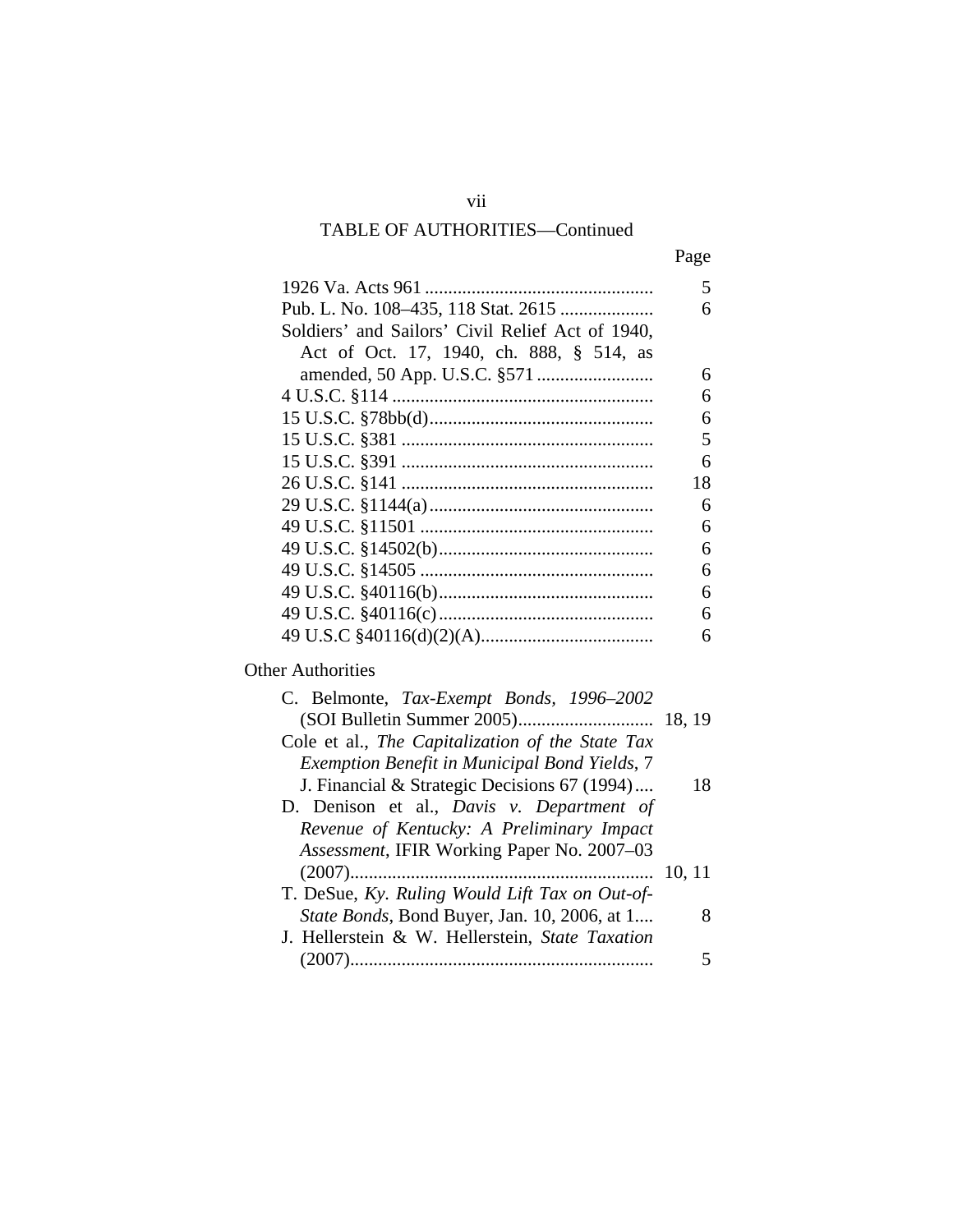# TABLE OF AUTHORITIES—Continued

#### Page **Page**

| W. Hellerstein & D. Coenen, Commerce Clause       |        |
|---------------------------------------------------|--------|
| Restraints on State Business Development          |        |
| <i>Incentives</i> , 81 Cornell L. Rev. 789 (1996) | 10     |
| T. Herman, Justices to Hear Muni-Bond Case-       |        |
| Kentucky Tax Fight Over Exemptions Affects        |        |
| Many States, Wall St. J., May 22, 2007, at D3     | 21     |
| J. Mysak, Trash-Hauler Case Muddies Water for     |        |
| Municipal Market, Bloomberg, May 9, 2007          | 25     |
| Public Finance Network, Tax-Exempt Financing:     |        |
|                                                   | 18     |
| J. W. Temel, The Fundamentals of Municipal        |        |
|                                                   | 18, 21 |
| U.S. Census Bureau, Statistical Abstract of the   |        |
|                                                   |        |

viii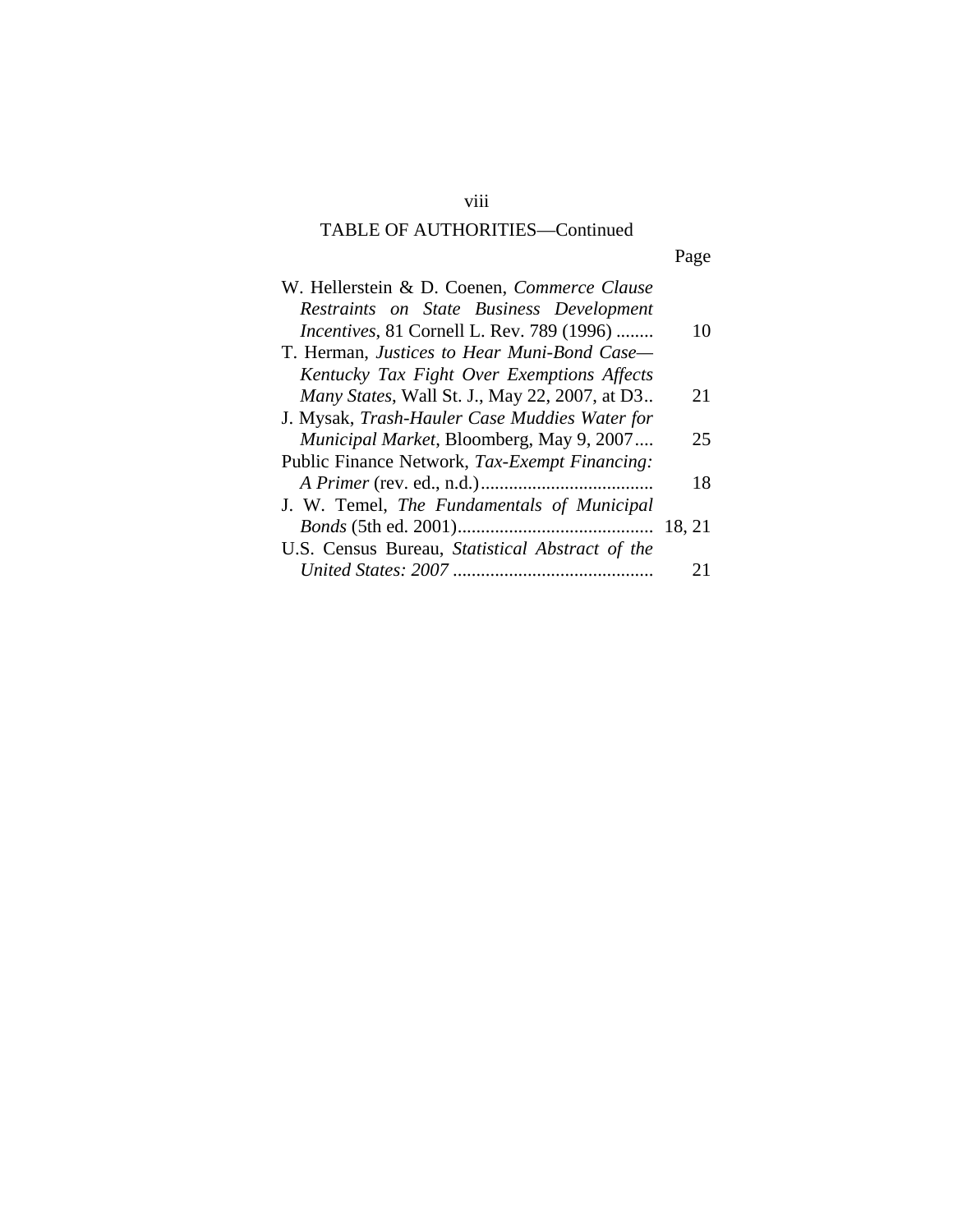#### **INTEREST OF THE** *AMICI CURIAE*

*Amici* are organizations whose members include state, county, and municipal governments and officials throughout the United States.<sup>[1](#page-8-0)</sup> Amici have a compelling interest in all legal issues affecting the essential workings of state and local government finance, including the constitutionality of state laws that exempt municipal bond interest from taxation. They accordingly submit this brief to assist the Court in the resolution of this case.

#### **SUMMARY OF ARGUMENT**

1. Historical and pragmatic considerations provide compelling reasons to uphold Kentucky's income tax exemption for the interest earned on municipal bonds issued by the Commonwealth and its political subdivisions.

First, since the advent of state personal income taxes in the early 1900s, the States have maintained exemptions similar or identical to Kentucky's that favor in-state municipal bonds. Congress has long been aware of these exemptions and plainly has the authority to regulate the state taxation of interstate commerce. Yet it has never seen fit to prohibit this practice. Where Congress has left undisturbed a longstanding and nearly universal state tax policy, its tacit approval is entitled to substantial respect, as this Court has recognized.

Second, a decision by this Court to invalidate Kentucky's exemption would impose significant economic hardships on the States. Presently, the overwhelming majority of States exempt some or all in-state municipal bond interest from personal income taxation while taxing the interest earned on

<span id="page-8-0"></span> $\frac{1}{1}$  The parties have filed blanket consents to the filing of *amicus* briefs in this case. Pursuant to Rule 37.6, *amici* state that this brief was not authored in whole or in part by counsel for any party, and that no person or entity other than *amici*, their members, or their counsel made a monetary contribution to the preparation or submission of this brief.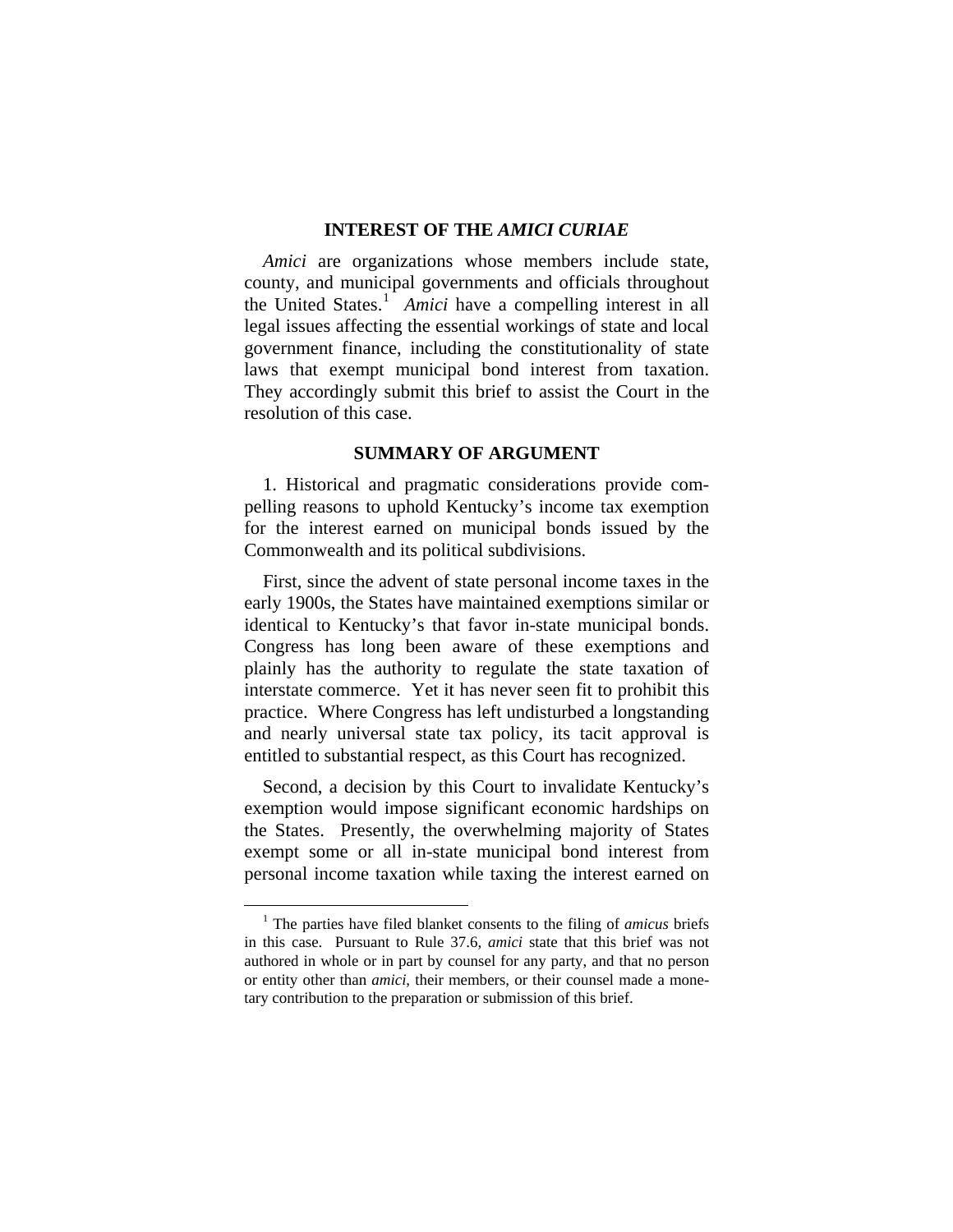out-of-state municipal bonds. Prior to the decision below, state governments had no reason to believe that these exemptions might be unconstitutional, and have structured their fiscal affairs accordingly for almost a century. Precisely because so many States and local governments have incurred immense financial obligations based on these understandings, a decision to invalidate Kentucky's tax scheme would drain state treasuries of billions of dollars, transition costs that are manifestly unfair given the States' longstanding and reasonable reliance on the exemptions' constitutionality.

Finally, the principal reason state governments would incur these costs is that this Court's decision might well apply retroactively. States could be forced to refund all recently paid taxes on out-of-state municipal bond interest, and most would effectively be required to forego taxing the interest on all outstanding out-of-state municipal bonds. Only Congress could craft a purely prospective remedy that applied solely to municipal bonds that have not yet been issued. It therefore makes sense for the Court to stay its hand, as it has done before in state tax decisions raising similar issues of institutional competence. Even if a rule requiring the States to tax in-state and out-of-state bonds equally could be shown to be good policy, Congress is the branch of government best positioned to fashion a political solution in such a complex area with massive fiscal ramifications.

2. In *United Haulers Assn., Inc.* v. *Oneida-Herkimer Solid Waste Mgmt. Auth.*, 127 S. Ct. 1786 (2007), this Court held that state laws that "favor the government," that "treat every private business, whether in-state or out-of-state, exactly the same," and that concern "a traditional government activity," "do not discriminate against interstate commerce for purposes of the Commerce Clause." *Id.*, at 1790. Kentucky's personal income tax exemption for interest earned on in-state municipal bonds meets each of these criteria. It favors the government, as the exemption applies only to interest on bonds issued by Kentucky and its political subdivisions. It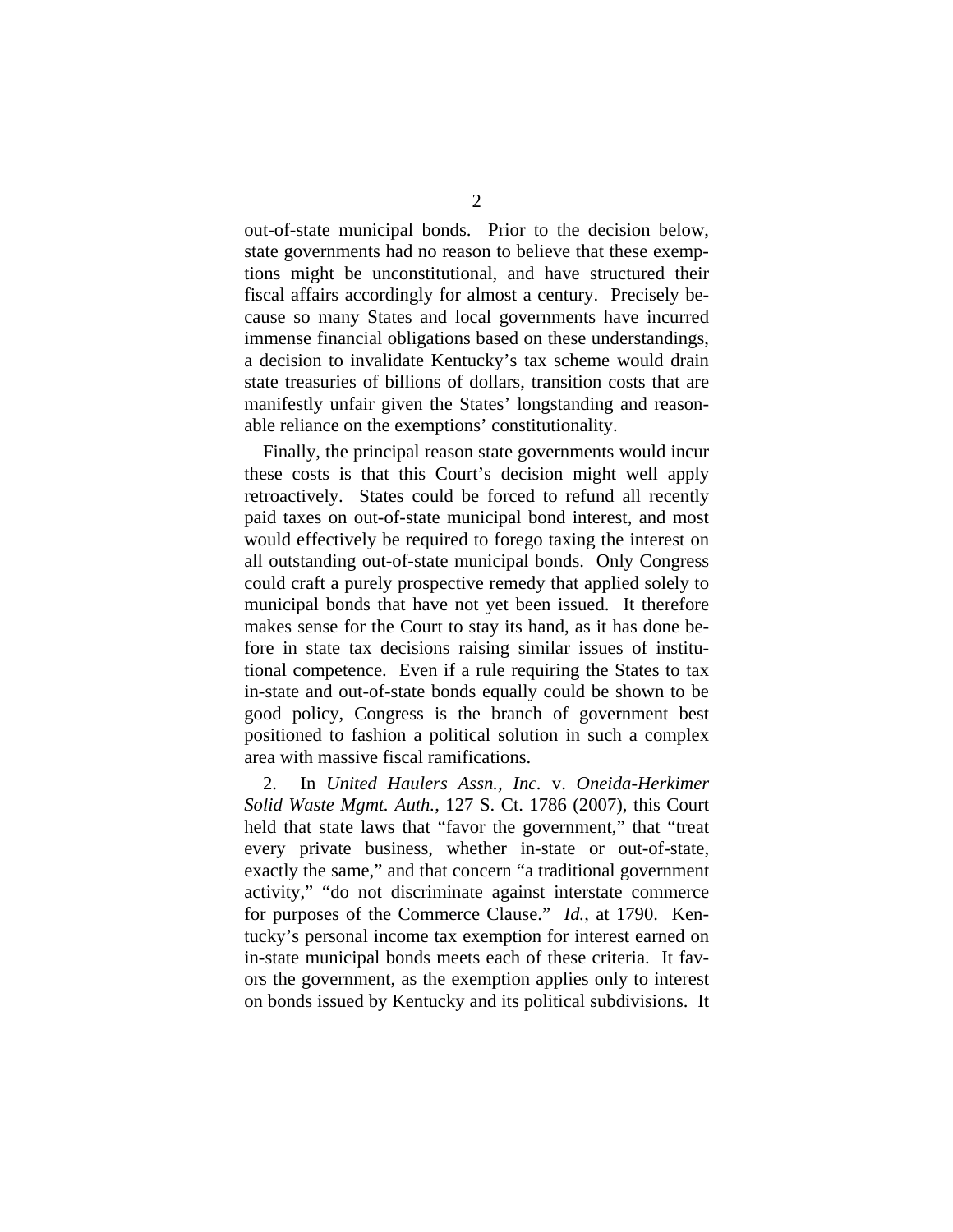provides no advantage to Kentucky businesses over their outof-state competitors. And it concerns a governmental activity that dates to the colonial period and, like waste management in *United Haulers*, is central to state and local governments' ability to carry out their governmental obligations. Thus, Kentucky's tax exemption does not discriminate against interstate commerce.

Because Kentucky's tax exemption is not discriminatory, it is constitutional if it does not impose a burden on interstate commerce that is "clearly excessive in relation to the putative local benefits." *Pike* v. *Bruce Church, Inc.*, 397 U.S. 137, 142 (1970). The exemption's local benefits are substantial, while its economic impact is not properly understood as a "burden" on interstate commerce for purposes of the dormant Commerce Clause, let alone one that is "clearly excessive." The exemption's principal effect is to shift the geographic distribution of the investors purchasing a given State's municipal bonds, such that a larger proportion of those investors holding Kentucky municipal bonds are Kentucky residents. But this is a natural and salutary consequence of the distinctive relationship between a sovereign and its citizens, not a distortion of interstate commerce.

#### **ARGUMENT**

## **I. STATE GOVERNMENTS HAVE REASONABLY RELIED ON THE CONSTITUTIONALITY OF TAX EXEMPTIONS LIKE KENTUCKY'S, AND CONGRESS IS IN THE BEST POSITION TO ALTER THE STATUS QUO**

Since the inception of modern state income taxes during the Progressive Era, state governments have granted preferential tax exemptions for the interest earned on in-state municipal bonds and have had no reason to question their validity. Congress plainly has the authority under the Commerce Clause to regulate the States' taxation of interstate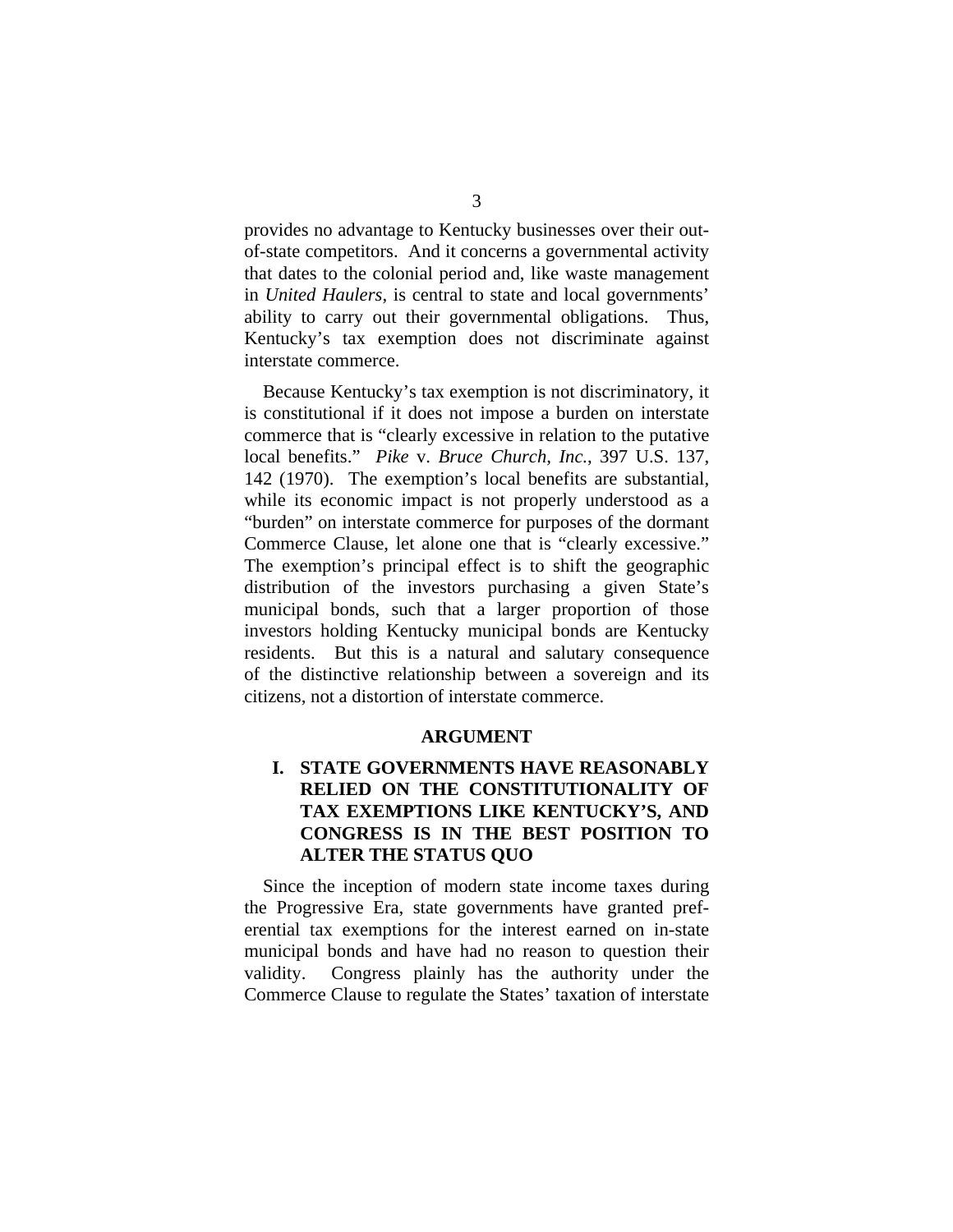commerce, yet it has never seen fit to interfere with this practice. Although this Court is generally reluctant to draw inferences from congressional silence, in this particular context Congress's inaction warrants significant consideration, especially given the extensive evidence of Congress's awareness of the practice. Currently, 42 States provide income tax preferences for in-state municipal bonds, and myriad state and local governments have structured their budgets in reliance on these exemptions' constitutionality. Consequently, a decision to invalidate Kentucky's tax scheme would force state treasuries to absorb billions of dollars in transition costs, a large-scale financial disruption that is manifestly unfair given the reasonableness of the States' reliance on the validity of a ubiquitous tax policy.

The principal reason the States would incur these costs is that this Court's decision could apply retroactively. State governments might be forced to refund hundreds of millions of dollars in taxes paid on out-of-state municipal bond interest, and most States would effectively be required to forego taxing the interest on all outstanding out-of-state municipal bonds. Only Congress could craft a purely prospective remedy that applied solely to municipal bonds that have not yet been issued. These practical considerations suggest that the Court should stay its hand, as it has done in several prior state tax decisions raising similar issues of institutional competence. For even if one concluded that interstate commerce might benefit from the States' equal treatment of in-state and out-of-state municipal bonds, Congress is the only institution capable of crafting an equitable transition to such a regime.

### **A. Longstanding Historical Practice Supports the Constitutionality of State Tax Exemptions for Interest Paid on In-State Municipal Bonds**

American state and local governments have imposed various forms of personal income taxes since the colonial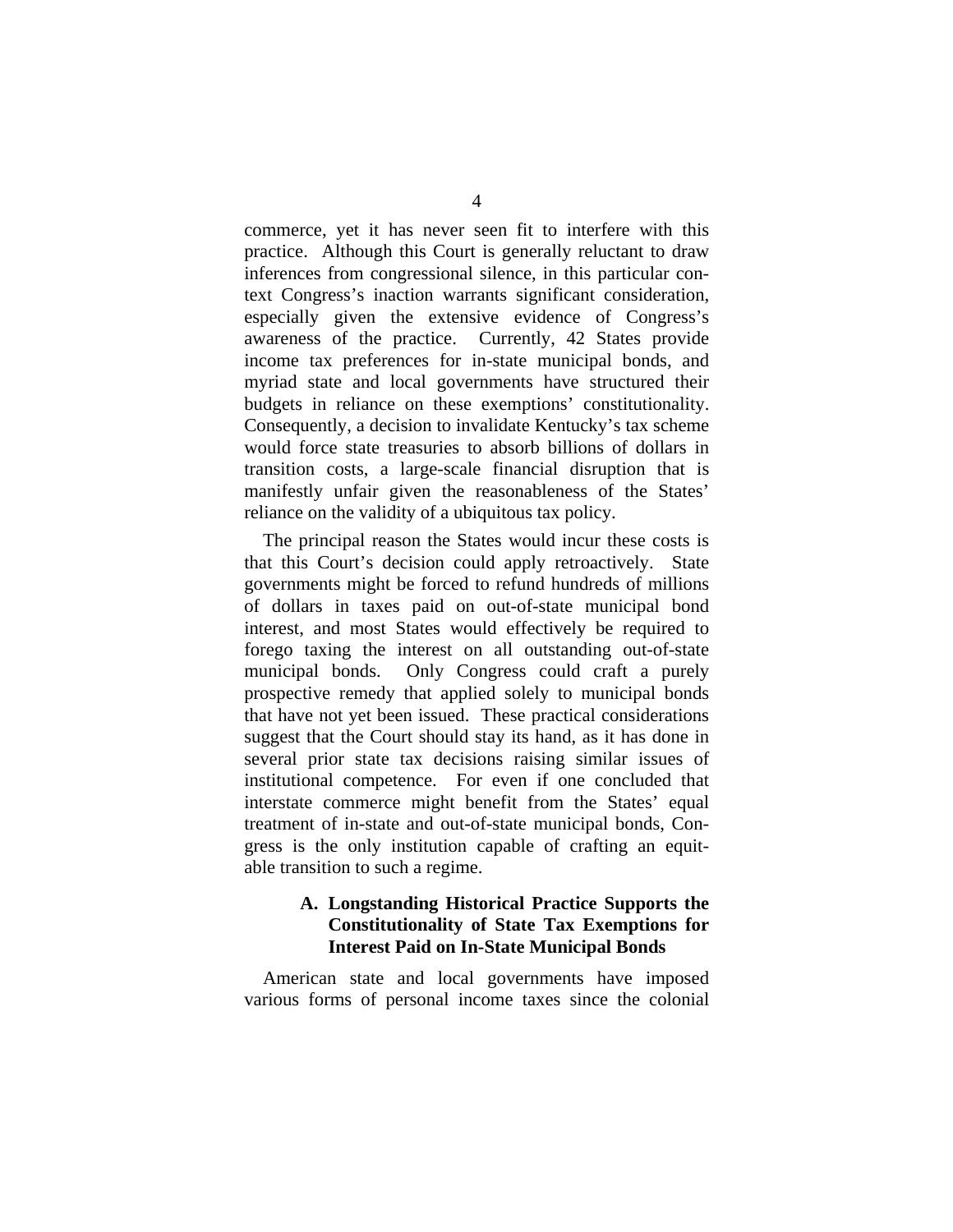period. See 2 J. Hellerstein & W. Hellerstein, *State Taxation*  ¶ 20.01 (2007). Wisconsin enacted the first modern personal income tax in 1911, and several other States quickly followed suit. See *id.* From their inception, these state income tax codes have exempted the interest earned on municipal bonds issued by the taxing State, and they have denied this benefit to the interest earned on bonds issued by their sister States. New York adopted such a preference in 1919, see 1919 N.Y. Laws 1641–42, North Carolina in 1921, see 1921 N.C. Sess. Laws 207-208, and Virginia in 1926, see 1926 Va. Acts 961. Today, 42 States offer some form of tax preference for the interest earned on in-state municipal bonds.<sup>[2](#page-12-0)</sup> And until the Kentucky Court of Appeals' handed down its decision in this case, no court in the United States, state or federal, had held that this differential tax treatment of in-state and out-of-state municipal bonds was unconstitutional. See 1 Hellerstein & Hellerstein, ¶ 4.13.

As this Court has recognized on several occasions, Congress "unquestionably" has the authority under the Commerce Clause to regulate the States' taxation of interstate commerce. *Camps Newfound/Owatonna, Inc.* v. *Town of Harrison*, 520 U.S. 564, 572 (1997). See also *Quill Corp. v. North Dakota*, 504 U.S. 298, 318 (1992); *Moorman Mfg. Co.* v. *Bair*, 437 U.S. 267, 280 (1978); *Prudential Ins. Co.* v. *Benjamin,* 328 U. S. 408, 434 (1946). And Congress has invoked this authority on numerous occasions to protect interstate commerce from various burdens it has deemed inconsistent with the national interest. See, e.g., Pub. L. No. 86–272, 73 Stat. 55, codified at 15 U.S.C. §381 (prohibiting the States from imposing income taxes on businesses that keep their contacts within the taxing State beneath a specific threshold); Internet

<span id="page-12-0"></span> <sup>2</sup> Alaska, Florida, Nevada, South Dakota, Texas, Washington, and Wyoming impose no taxes on personal income, 2 Hellerstein & Hellerstein ¶ 20.01 n. 5, while Indiana does not distinguish in-state from out-ofstate municipal bonds, see Ind. Code Ann. § 6–3–1–3.5.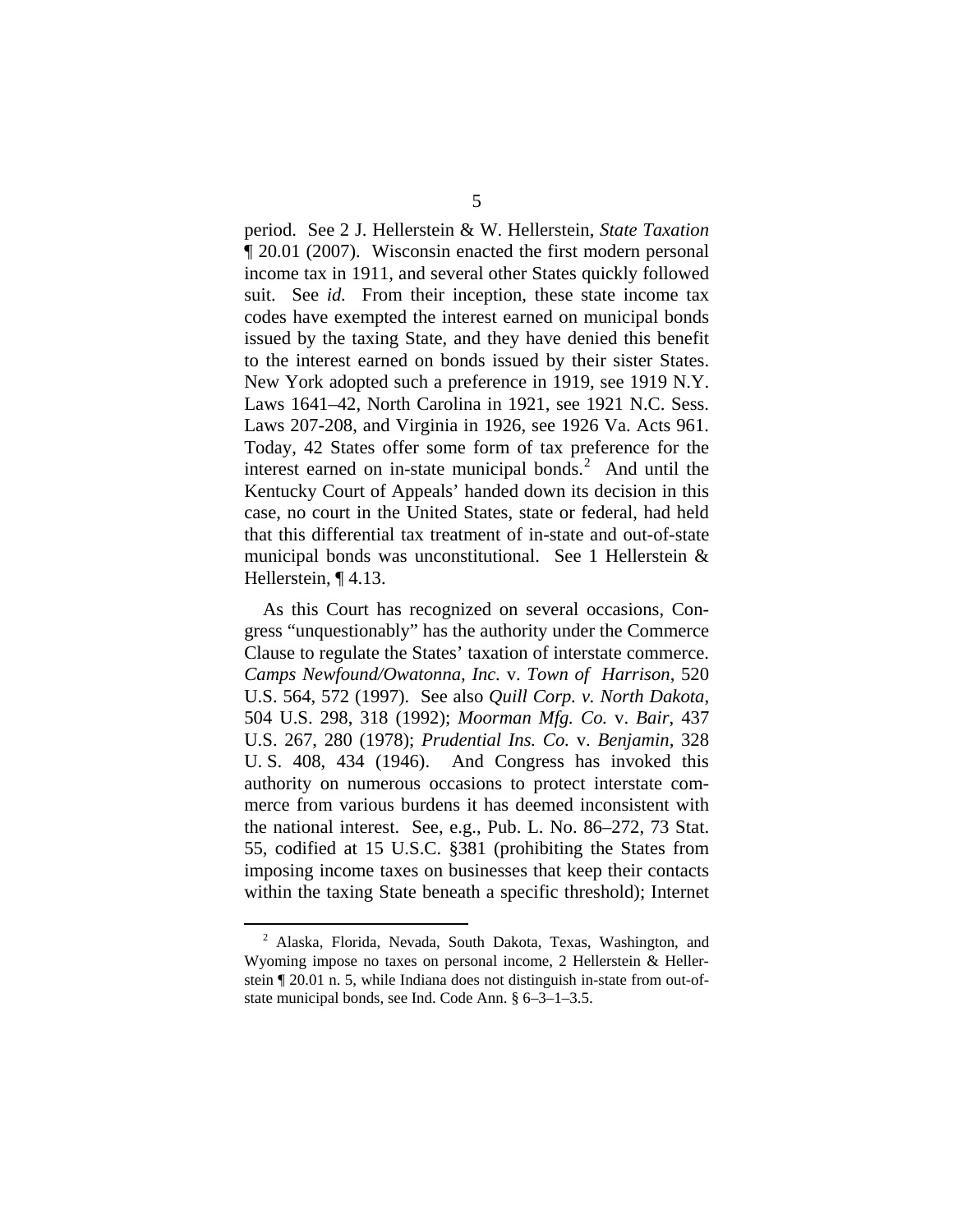Tax Nondiscrimination Act, Pub. L. No. 108–435, 118 Stat. 2615 (2004) (prohibiting States from imposing taxes on internet access or "discriminatory taxes on electronic commerce"); Pub. L. No. 104–95, 109 Stat. 979, codified at 4 U.S.C. §114 (restricting the States' authority to tax the retirement income of nonresidents); Soldiers' and Sailors' Civil Relief Act of 1940, Act of Oct. 17, 1940, ch. 888, § 514, as amended, 50 App. U.S.C. §571 (limiting the States' power to tax the property and personal income of military personnel); Railroad Revitalization and Regulatory Reform Act of 1976 (the 4-R Act), Pub. L. No. 94–210, 90 Stat. 54, codified at 49 U.S.C. §11501 (prohibiting States from imposing higher taxes on railroad property than on other commercial or industrial property).<sup>[3](#page-13-0)</sup>

States have maintained these tax preferences for their own municipal bonds for nearly a century, and Congress has plainly been aware of the practice. See Br. *Am. Cur*. North Carolina et al. at 19-21 (collecting cases and legislative authorities); Br. *Am. Cur*. National Association of State Treasurers at 14-16 (same). Yet Congress, though it "has the power to protect interstate commerce," "is so far content to

<span id="page-13-0"></span> <sup>3</sup> *See also* 15 U.S.C. §391 (prohibiting the States from imposing a tax on "the generation or transmission of electricity which discriminates against out-of-State manufacturers, producers, wholesalers, retailers, or consumers of that electricity"); Pub. L. No. 94–29, 89 Stat. 97, codified at 15 U.S.C. §78bb(d) (limiting the States' power to impose stock transfer taxes); Employee Retirement Income Security Act (ERISA), 29 U.S.C. §1144(a) (dictating that ERISA "shall supersede any and all State laws insofar as they now or hereafter relate to any employee benefit plan," including state tax laws); 49 U.S.C. §§14502(b), 40116(d)(2)(A) (extending the protections of the 4-R Act to property owned by motor and air carriers); 49 U.S.C. §§14505, 40116(b) (prohibiting the States or their political subdivisions from taxing the interstate transportation of passengers by motor carrier or in air commerce); 49 U.S.C. §40116(c) (permitting state or local taxes "related to a flight of a commercial aircraft or an activity or service on the aircraft only if the aircraft takes off or lands in the State or political subdivision as part of the flight").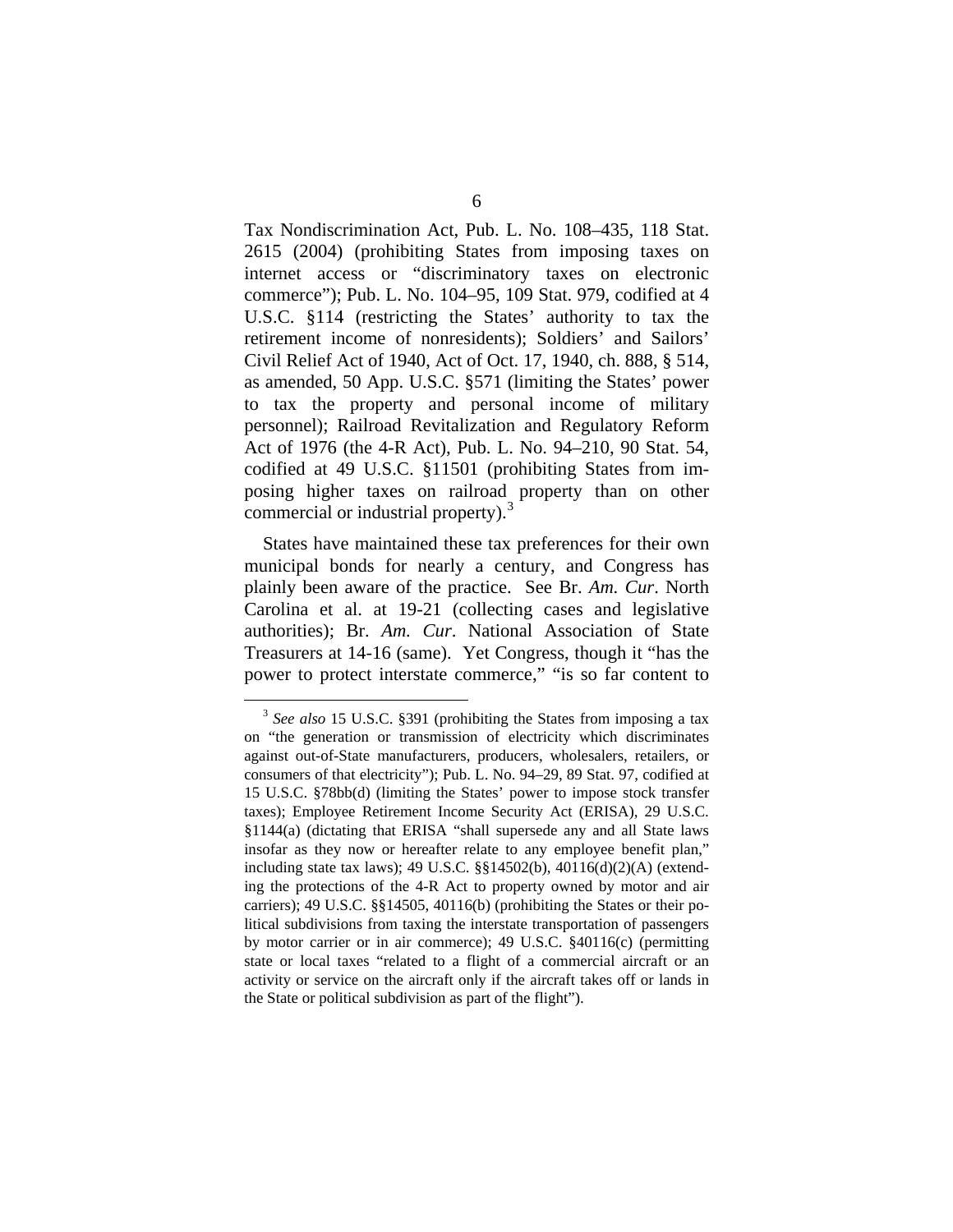let the matter rest." *Commonwealth Edison Co.* v. *Montana,* 453 U. S. 609, 637 (1981) (White, J., concurring)

To be sure, "[s]tanding alone, historical patterns cannot justify contemporary violations of constitutional guarantees," *Marsh* v. *Chambers*, 463 U.S. 783, 790 (1983), and "[t]his Court generally is reluctant to draw inferences from Congress' failure to act," *Schneidewind v. ANR Pipeline Co.*, 485 U.S. 293, 306 (1988). Moreover, the Court has stated that Congress must indicate its intent with "unmistakable clarity . . . to permit state regulation that discriminates against interstate commerce." *Barclays Bank PLC* v. *Franchise Tax Bd. of Cal.*, 512 U. S. 298, 323 (1994). See also *Wyoming* v. *Oklahoma*, 502 U.S. 437, 458 (1992). But, for the reasons set out in Part II *infra*, Kentucky's tax exemption does not discriminate against interstate commerce. And the Court has acknowledged that, when the question at hand concerns whether the States' tax policies impermissibly burden interstate commerce, Congress's silence is important. See *General Motors Corp.* v. *Tracy*, 519 U. S. 278, 304–305 (1997); *Joseph* v. *Carter & Weekes Stevedoring Co.*, 330 U.S. 422 (1947), overruled on other grounds, *Department of Revenue of Wash.* v. *Association of Wash. Stevedoring Cos*., 435 U. S. 734 (1978).

In *Carter & Weekes Stevedoring*, the Court held that, because "the power lies in Congress under the [Commerce] Clause to make any desired adjustment in the taxation area, its acquiescence in [this Court's] former rulings on state taxation indicates its agreement with the adjustments of the competing interests of commerce and necessary state revenues." 330 U.S., at 428. Of course, the Court has not squarely addressed whether the economic burdens and benefits attributable to tax exemptions like Kentucky's are consistent with the dormant Commerce Clause. In this case there is no *judicial* ruling in which Congress has acquiesced; instead, Congress has tacitly endorsed a widespread, long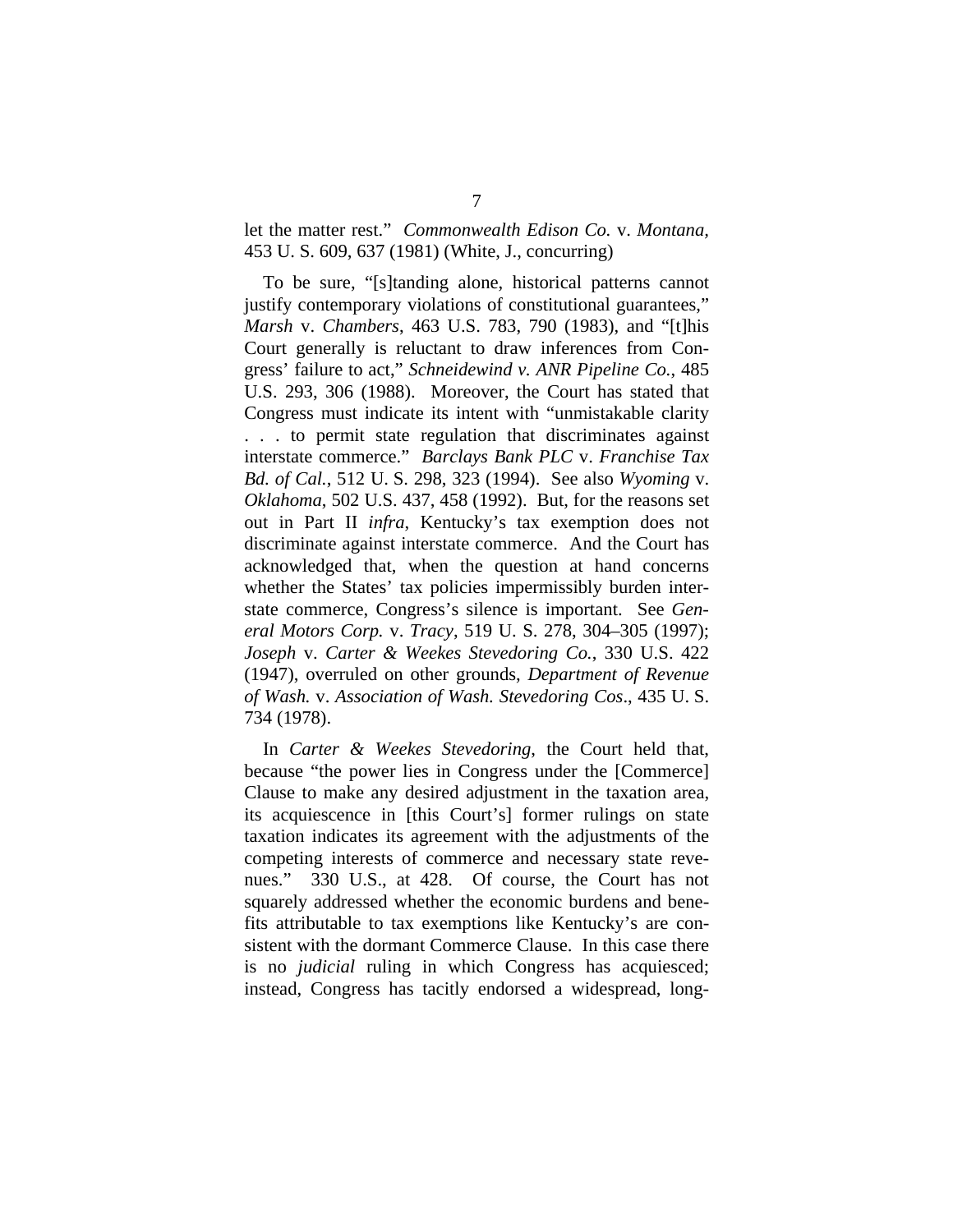standing, and uninterrupted practice by the States that, until very recently, has gone unchallenged. But this distinction should have no constitutional significance. In our federal system—and with respect to a matter that Congress is expressly charged by the Constitution to superintend, see Art. I, §8, cl. 3—Congress's tacit approval of the States' consistent and longstanding judgments should be entitled to the same consideration and respect as its silent approval of this Court's holdings.

## **B. A Judicial Declaration that Kentucky's Tax Exemption Is Unconstitutional Would Disrupt the States' Substantial Reliance Interests**

In light of the exemptions' deep historical roots, all but eight States have structured their financial affairs around the assumption that providing a tax preference for the interest earned on in-state municipal bonds is constitutional. A decision by this Court to invalidate Kentucky's tax scheme would therefore impose severe financial hardships on state governments, transition costs that are patently unfair given the States' reasonable reliance on the constitutionality of exemptions like Kentucky's.

Perhaps these consequences would not be disquieting had the States persisted in imposing income taxes that they had good reason to believe were unconstitutional. Cf. *McKesson Corp.* v. *Division of Alcoholic Beverages & Tobacco*, 496 U.S. 18, 46–50 (1990) (discussing Florida's continued imposition of a liquor tax that was blatantly protectionist and only cosmetically different from a Hawaii liquor tax that the Court had previously invalidated). But that is not the case here. The States, like most other observers, were caught completely off guard by the Kentucky Court of Appeals' decision. See T. DeSue, *Ky. Ruling Would Lift Tax on Out-of-State Bonds*, Bond Buyer, Jan. 10, 2006, at 1 (quoting a bond industry executive who called the decision "earth shattering"). Before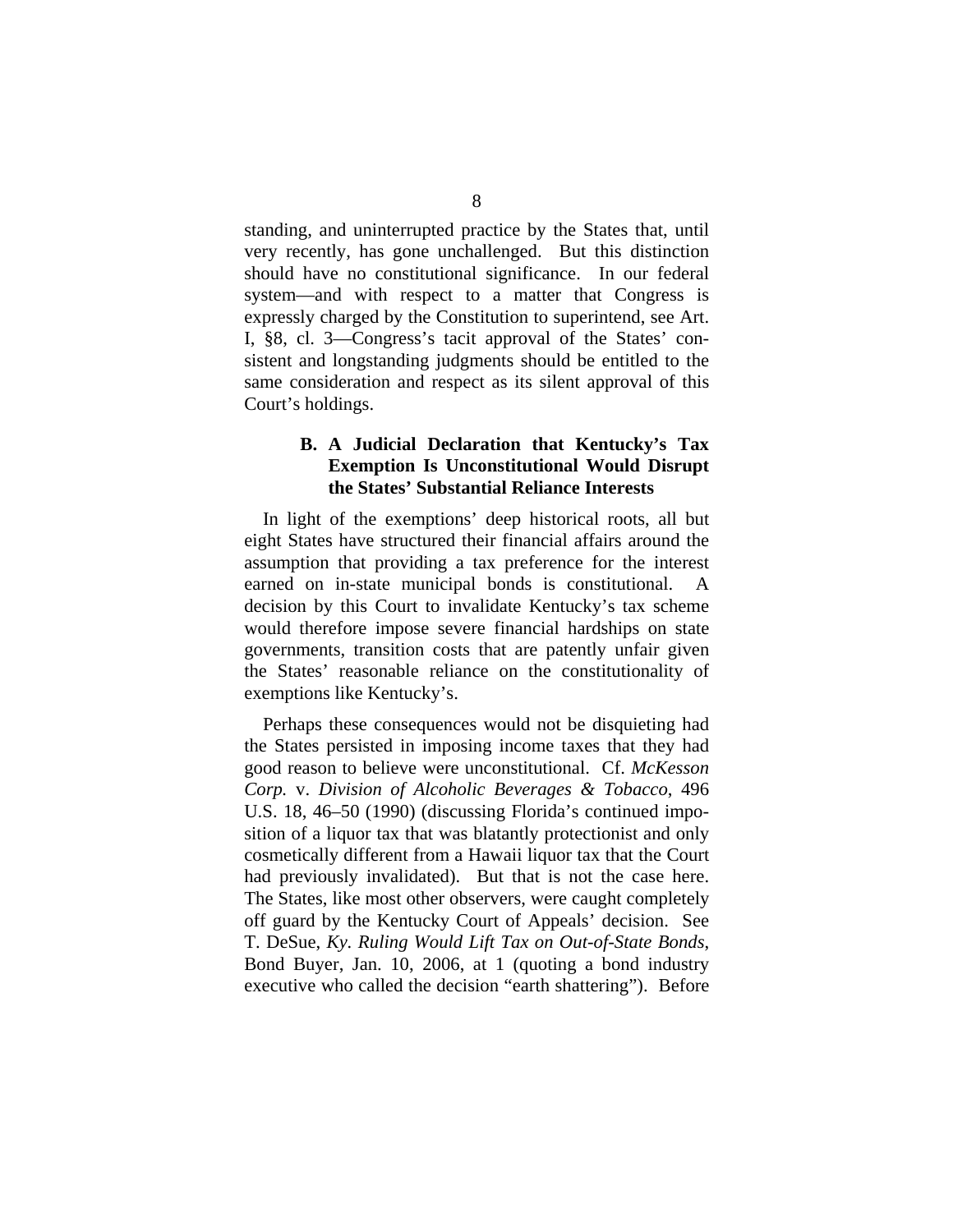January 2006, state governments had little reason to believe that these tax exemptions were constitutionally suspect, and they acted accordingly. To force the States to shoulder these breathtaking transition costs, despite their reasonable and substantial reliance on extant understandings of the dormant Commerce Clause, is wholly inequitable.

To appreciate what is at stake for the States, it is useful to isolate the implications of this case for two distinct (but overlapping) groups of taxpayers. The first group is taxpayers who have recently paid state income tax on interest earned on out-of-state municipal bonds. The second and far more significant group is taxpayers who presently own outof-state municipal bonds. With respect to the first group, a decision to invalidate Kentucky's tax exemption may well require the States to disgorge hundreds of millions of dollars in tax refunds. With respect to the second group, it would effectively force the States to forego *billions* of dollars in income tax revenue well into the future. These are dollars on which the States' budgets critically depend. And these are transition costs that the States would be forced to shoulder merely because they have incurred debt obligations based on a reasonable understanding of the dormant Commerce Clause.

1. *Taxpayers who have recently paid taxes on interest earned on out-of-state municipal bonds*. As a threshold matter, there is a significant possibility that a ruling by this Court to invalidate Kentucky's tax exemption would apply retroactively. Granted, this Court's precedent has "left unresolved the precise extent to which the presumptively retroactive effect of this Court's decisions may be altered in civil cases." See *Harper* v. *Virginia Dept. of Taxation*, 509 U.S. 86, 96 (1993). But the Court held in *Harper* that "[w]hen this Court applies a rule of federal law to the parties before it, that rule . . . must be given full retroactive effect in all cases still open on direct review and as to all events, regardless of whether such events predate or postdate our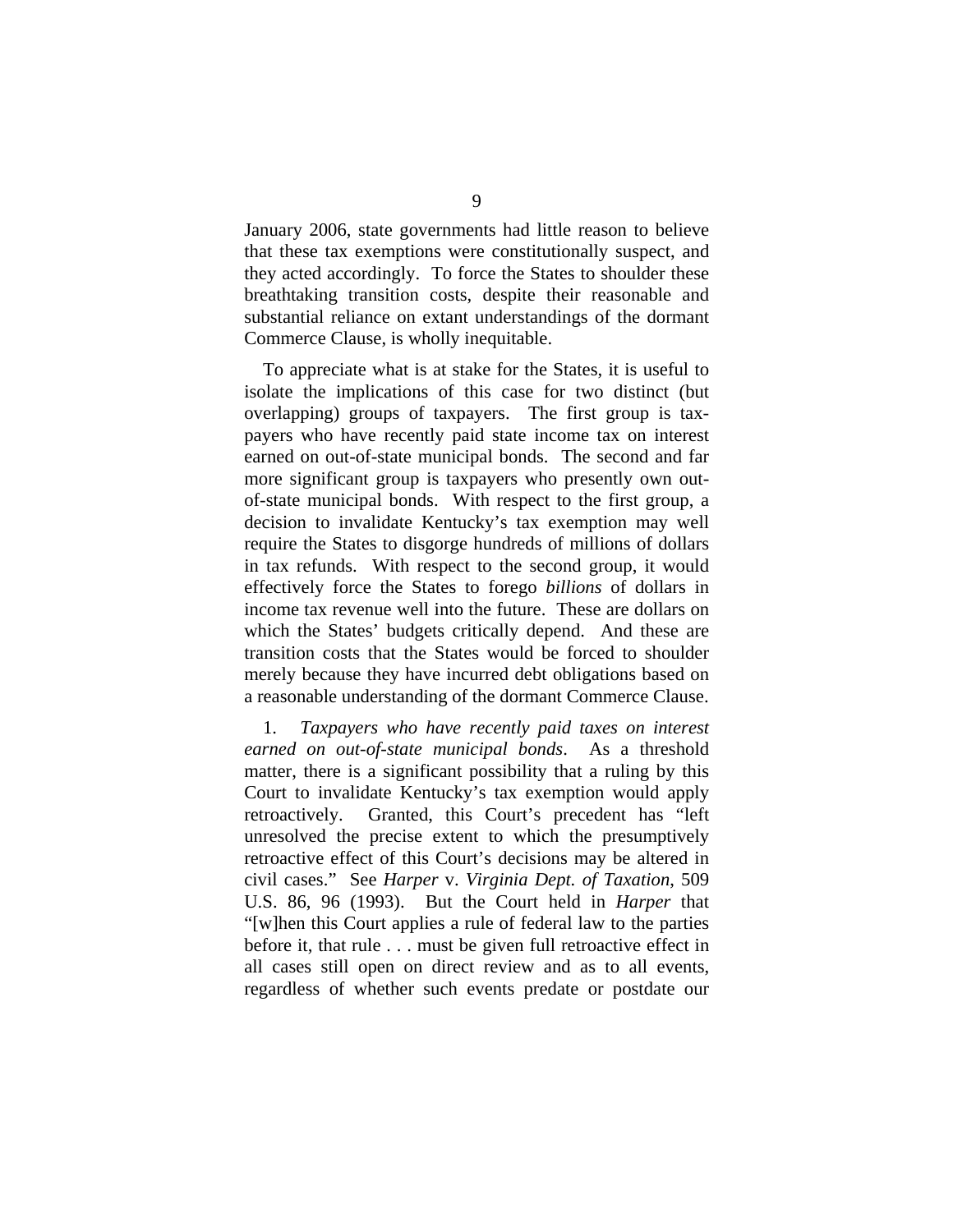announcement of the rule." 509 U.S., at 97. Thus, a decision invalidating Kentucky's tax exemption could apply retroactively to all similarly situated taxpayers nationwide.

Further, the Due Process Clause could require that this retroactive remedy "provide meaningful backward-looking relief to rectify any unconstitutional deprivation." *McKesson*, 496 U.S., at 31. In a case like this, where the claim is that the State's tax scheme discriminates against interstate commerce, such relief could take three forms, any of which would remedy the constitutional problem: (1) the States could refund all taxes paid on any interest earned on out-of-state municipal bonds; (2) the States could retroactively impose a tax on any interest earned on in-state municipal bonds; or (3) the States could enact some combination of the two that results in the equal tax treatment of all municipal bond interest during the relevant time period. See *id.*, at 40–41.

Although each of these options would be open to the States in theory, "[i]n the real world, . . . the practical and political difficulties of fashioning any retroactive remedy other than a refund (as well as legal difficulties presented by federal and state strictures regarding retroactive legislation) make solutions that require back-tax collections unlikely." W. Hellerstein & D. Coenen, *Commerce Clause Restraints on State Business Development Incentives*, 81 Cornell L. Rev. 789, 873 (1996). Thus, the States could be required to award refunds to every taxpayer who had paid income tax on interest earned on out-of-state municipal bonds within the relevant limitations period, unquestionably a substantial liability. For instance, in 2003 New York residents reported \$636.4 million of interest income from out-of-state municipal bonds. D. Denison et al., *Davis v. Department of Revenue of Kentucky: A Preliminary Impact Assessment*, IFIR Working Paper No. 2007–03 (2007), at pp. 13–14, available at http://www.ifigr.org/publication/ifir\_working\_papers/IFIR-WP-2007-03.pdf (last visited July 16, 2007). New York's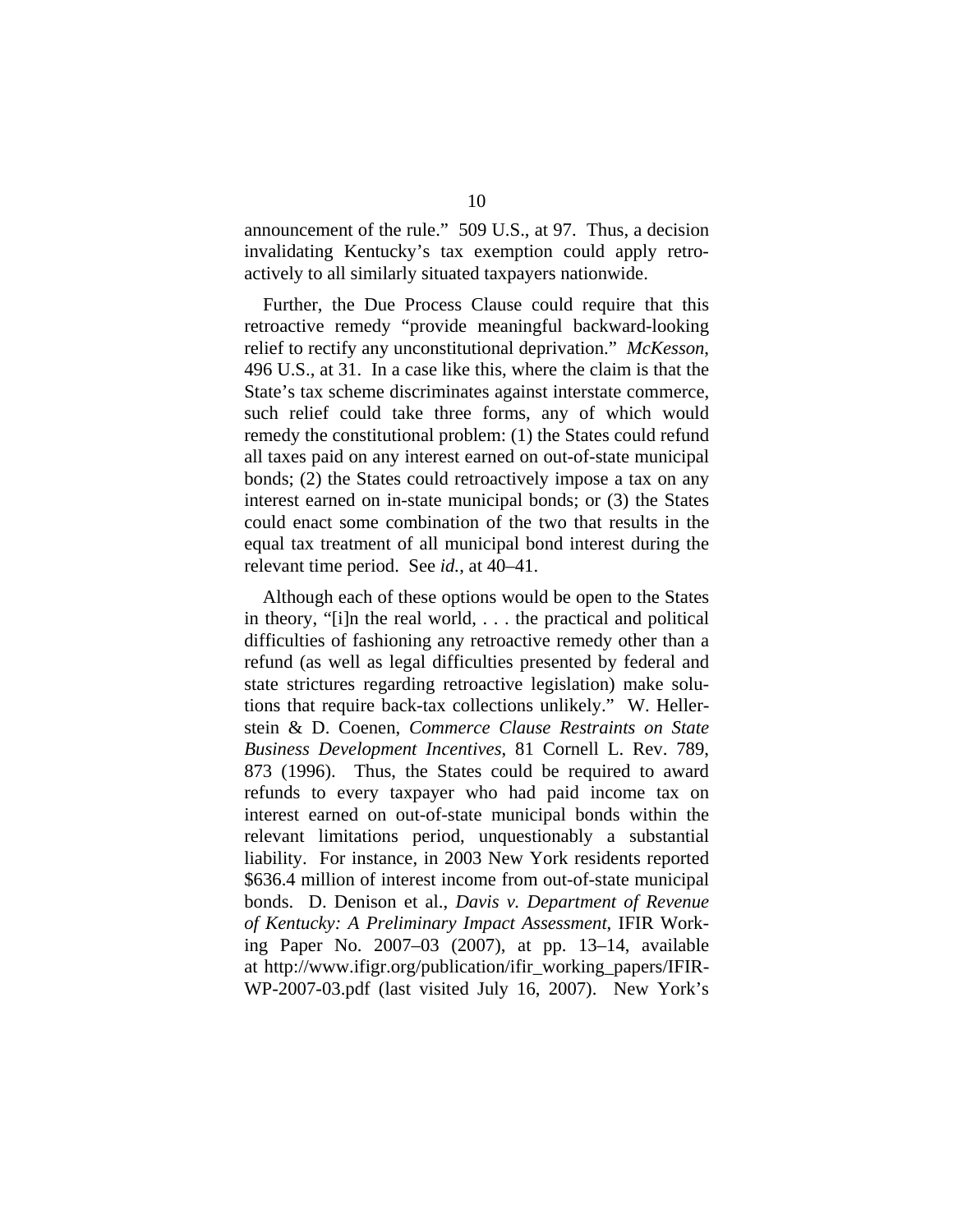estimated tax revenue from this interest was \$45.8 million. *Id.*, at 14. For Connecticut, the estimated income tax revenue in 2004 from out-of-state municipal bond interest and the dividends paid by municipal bond mutual funds was \$70.9 million. *Id.* Thus, the immediate tax refund liability for the States as a whole could run well into the hundreds of millions of dollars.

2. *The tax treatment of outstanding municipal bonds*. While substantial, the States' immediate liability for tax refunds would pale in comparison to the fiscal consequences related to the taxation of the interest yet to be earned on outstanding out-of-state municipal bonds. Again, a decision invalidating Kentucky's tax exemption would require the States to treat all municipal bonds equally. For the interest earned on municipal bonds that have already been issued, the States would have two choices in providing an adequate remedy: (1) they could tax the interest earned on in-state municipal bonds, or (2) they could exempt the interest earned on out-of-state municipal bonds.

For most States, the option of taxing the interest earned on in-state municipal bonds that investors have already purchased would be impracticable, if not legally foreclosed. Instate investors have purchased these bonds in reliance on their favorable state tax treatment. For most in-state investors, the state tax exemption is a critical aspect of the transaction: They have accepted a lower yield in exchange for the state income tax benefit, such that they still receive a competitive after-tax rate of return on their investment. Thus, taxing the interest on in-state municipal bonds that taxpayers have already acquired would be inequitable, if not a breach of contract. It would change the rules on the bondholders midstream, forcing them to accept an after-tax rate of return well below that of comparable investments.

This means that to treat in-state and out-of-state municipal bonds equally, most States would likely be forced to abstain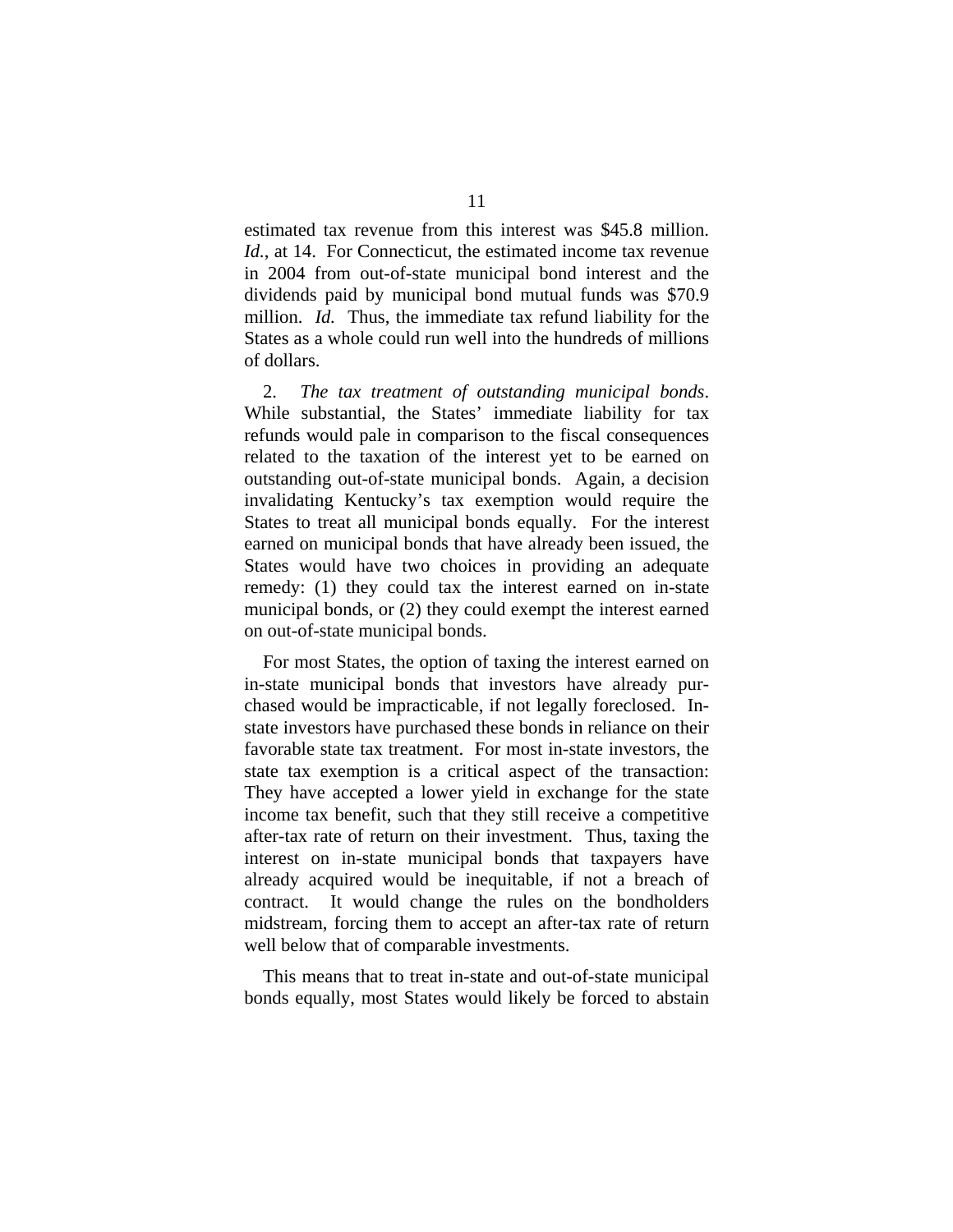from taxing any interest earned by their taxpayers on outstanding out-of-state municipal bonds. The fiscal repercussions of such a mandate would be astounding. As discussed above, the revenue loss for the States *for a single year* would run well into the hundreds of millions of dollars. See Denison et al., *supra*, at pp. 13–14. Given that many outstanding bonds will not mature for another thirty years, affirmance of the judgment below would cost state governments billions of dollars in foregone tax revenue.

## **C. If a Change in the State Tax Treatment of Municipal Bond Interest Is Desirable, Congress Is in the Best Position to Make that Change**

For the reasons discussed in Part II, *infra*, *amici* believe that Kentucky's tax exemption is constitutional. Even if respondents were correct on the law, however, all of the attendant transition costs could be avoided if the substantive rule that they seek—the equal state tax treatment of in-state and out-of-state municipal bonds—could be applied purely prospectively. That is, these financial dislocations would disappear if any mandate of equal tax treatment were to apply only to municipal bonds issued in the future. For the reasons discussed earlier, however, this Court generally cannot fashion such relief. The only branch of government capable of adopting such a rule, without simultaneously imposing massive costs on state treasuries, is Congress.

There is a strong tradition of this Court deferring to Congress's superintendence of interstate commerce in cases raising similar issues of institutional competence, particularly when they involve matters of state and local taxation. For example, *Moorman Mfg. Co.* v. *Bair* addressed Iowa's singlefactor formula for apportioning the income of interstate businesses. The plaintiffs demonstrated that Iowa's method of apportionment likely subjected a number of out-of-state taxpayers to multiple taxation, and thus disadvantaged inter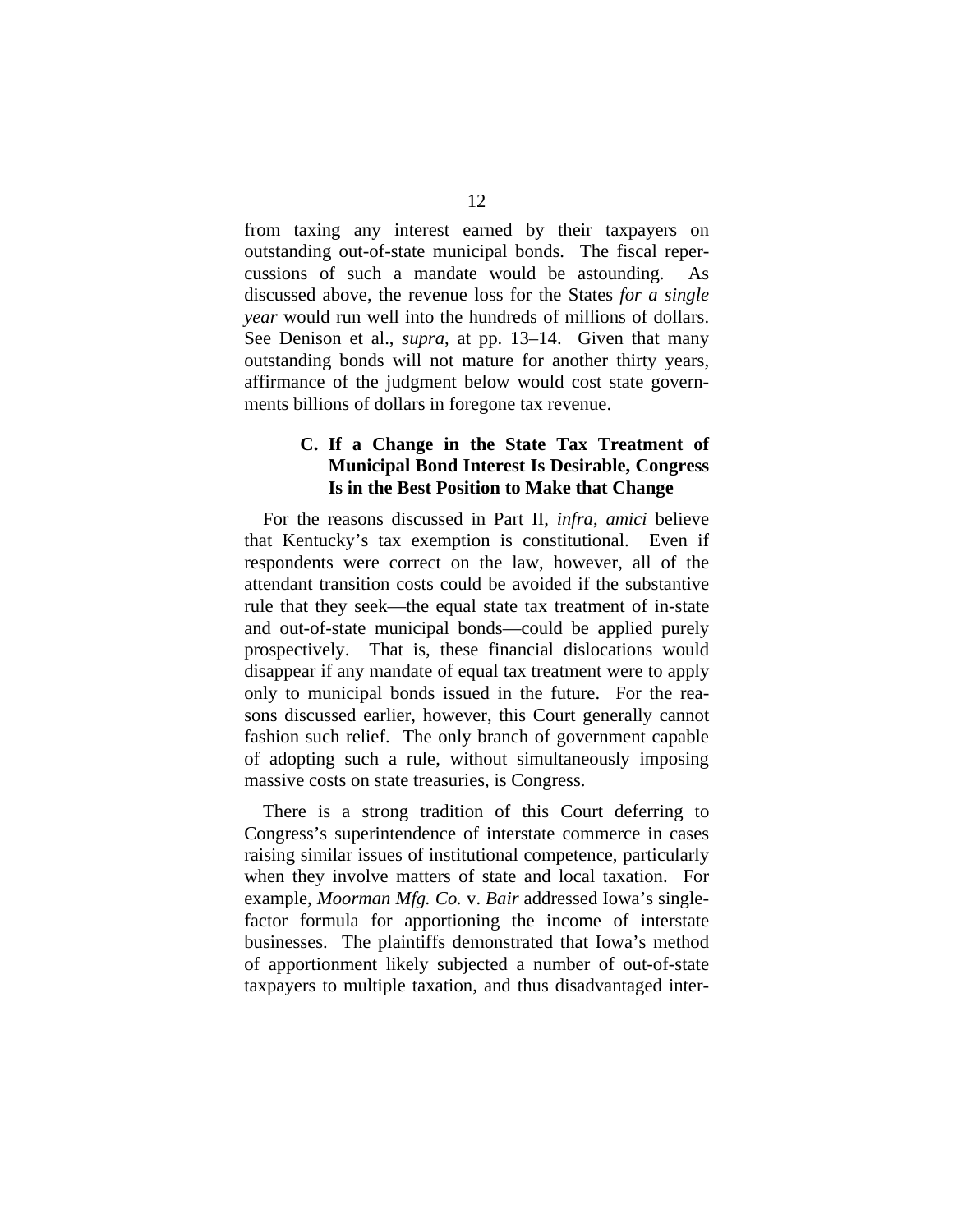state commerce. See 437 U.S., at 276–277. But the Court reasoned that it was ill-suited to resolve the controversy, as doing so would have effectively required the Court to choose a particular method of apportioning income under the guise of interpreting the dormant Commerce Clause, which it declined to do. *Id.*, at 278–280. "It is clear," the Court held, "that the legislative power granted to Congress by the Commerce Clause of the Constitution would amply justify the enactment of legislation requiring all States to adhere to uniform rules for the division of income. It is to that body, and not this Court, that the Constitution has committed such policy decisions." *Id.*, at 280.

*Commonwealth Edison Co.* v. *Montana* involved a severance tax that Montana imposed on all coal mined in the State. Because the tax rate was extremely high, and because its incidence fell predominantly on out-of-state electricity consumers, the plaintiffs asserted that Montana had effectively exported its tax burden to other States. See 453 U.S., at 617–618. But because a holding in favor of the taxpayers would have forced the Court to make a range of difficult empirical economic judgments, it upheld the State's tax scheme and left the ultimate resolution to Congress: "Under our federal system, the determination is to be made by state legislatures in the first instance and, if necessary, by Congress, when particular state taxes are thought to be contrary to federal interests." *Id.*, at 628. Despite some reservations, this Court declined to intervene. See *id.*, at 637 (White, J., concurring) ("This is a very troublesome case for me, and I join the Court's opinion with considerable doubt and with the realization that Montana's levy on consumers in other States may in the long run prove to be an intolerable and unacceptable burden on commerce" but "Congress has the power to protect interstate commerce from intolerable or even undesirable burdens").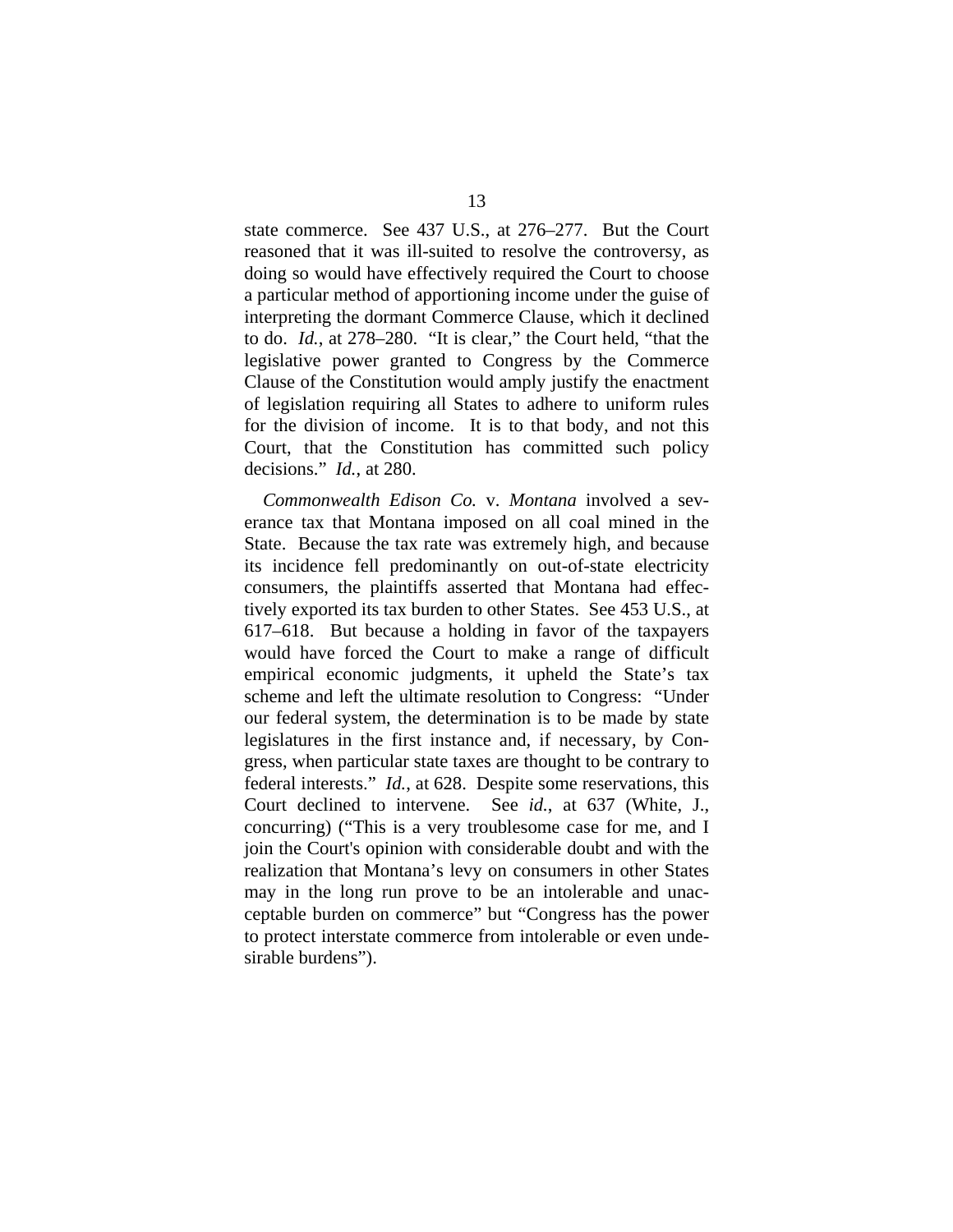Perhaps the most analogous case is *Quill Corp.* v. *North Dakota*, which addressed whether a State could require an out-of-state vendor to collect use taxes on sales to the taxing State's consumers, even when the vendor had no physical presence in the taxing State. See 504 U.S. at 301. The Court had invalidated an identical collection obligation 25 years earlier in *National Bellas Hess, Inc.* v. *Department of Revenue of Ill*., 386 U. S. 753 (1967), and "the *Bellas Hess*  rule . . . engendered substantial reliance and has become part of the basic framework of a sizable industry." *Quill*, 504 U.S., at 317. Despite some evident ambivalence, see *id.*, at 315, 317 (conceding that the physical presence requirement "appears artificial at its edges" and that the Court had rejected a "similar bright-line, physical-presence requirement" in other state tax cases), the Court reaffirmed the rule of *Bellas Hess*. It concluded that, although there were problems with the rule, Congress was in the best position to alter the status quo. See *id.*, at 317–318. "[T]he underlying issue is not only one that Congress may be better qualified to resolve, but also one that Congress has the ultimate power to resolve. No matter how we evaluate the burdens that use taxes impose on interstate commerce, Congress remains free to disagree with our conclusions." *Id.*, at 318 (footnote omitted).

*Moorman*, *Commonwealth Edison*, and *Quill* together represent a critical strand of this Court's dormant Commerce Clause jurisprudence. Specifically, they show that even when state laws arguably burden interstate commerce, the judicial disruption of the status quo may not be the wisest course, particularly in the field of taxation. Reasons of institutional competence can dictate that the controversy is simply not meet for judicial resolution.

This is such a case. Even assuming some change in state tax treatment of bond interest were needed, Congress is the only institution capable of devising an equitable transition to a system in which the States' tax the interest on in-state and out-of-state municipal bonds equally. Cf. *United Haulers*,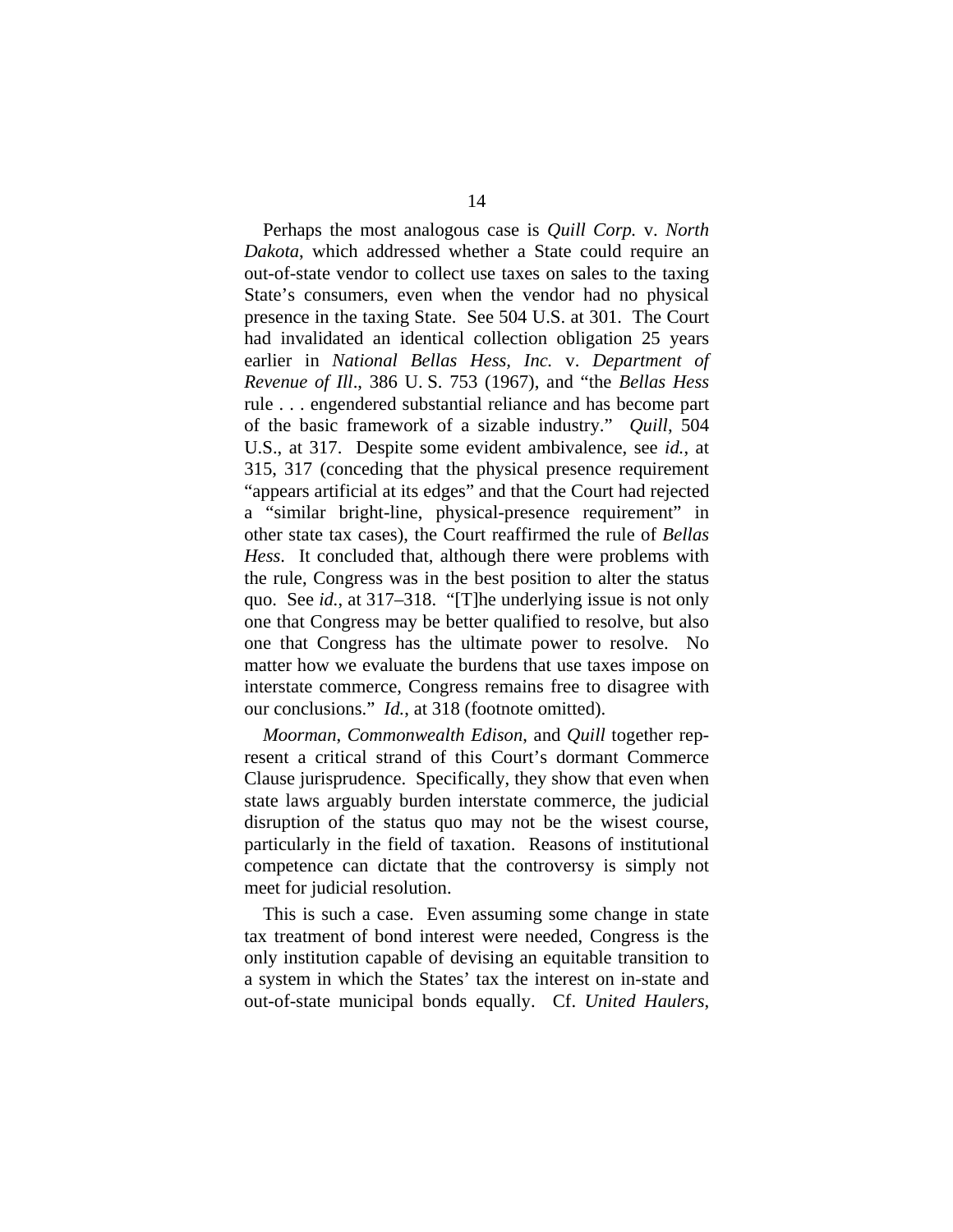127 S. Ct. at 1797 n. 7 ("Congress retains authority under the Commerce Clause as written to regulate interstate commerce, whether engaged in by private or public entities.").

In the concluding paragraph of the majority opinion in *Quill*, the Court offered the following insight:

[E]ven if we were convinced that *Bellas Hess* was inconsistent with our Commerce Clause jurisprudence, this very fact might give us pause and counsel withholding our hand, at least for now. Congress has the power to protect interstate commerce from intolerable or even undesirable burdens. In this situation, it may be that the better part of both wisdom and valor is to respect the judgment of the other branches of the Government.

504 U.S., at 318–19 (internal quotation marks, alterations, and citations omitted). The same is true here. Given the enormous reliance interests at stake, Congress is the branch of government best suited to craft a solution if one is needed.

# **II. UNDER** *UNITED HAULERS***, KENTUCKY'S TAX EXEMPTION FOR INTEREST EARNED ON IN-STATE MUNICIPAL BONDS DOES NOT VIOLATE THE DORMANT COMMERCE CLAUSE**

In *United Haulers*, this Court held that state laws granting a preference to the government generally do not discriminate against interstate commerce for purposes of the dormant Commerce Clause. Specifically, "laws favoring local government" with respect to "a customary and traditional government function," but which treat "all private companies exactly the same," "do not discriminate against interstate commerce." 127 S. Ct., at 1795–1797 & n. 7 (order of quotations altered). The tax exemption challenged here meets all three of these criteria. It favors the government, as it only covers interest earned on bonds issued by Kentucky and its municipalities; it treats all private businesses exactly the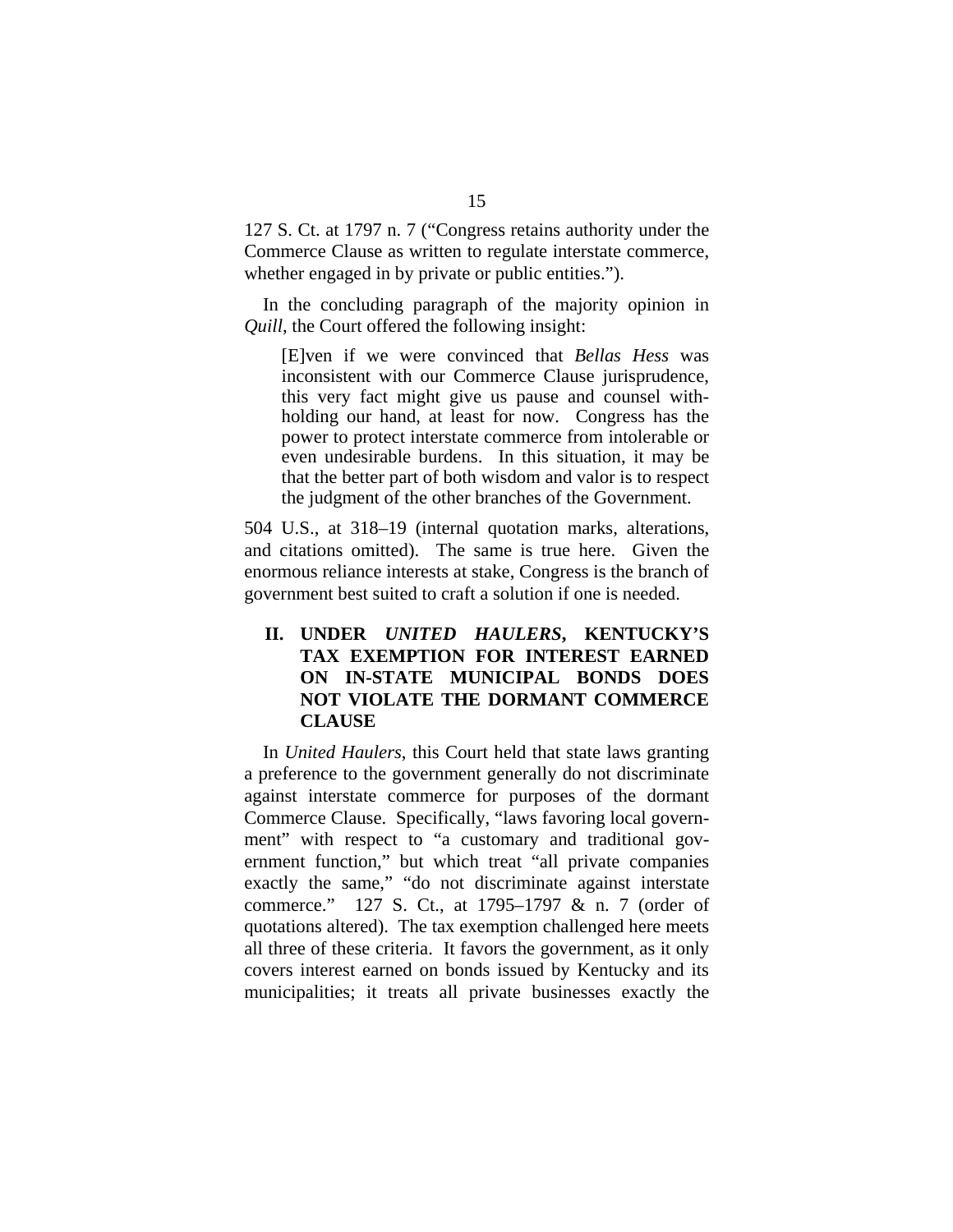same; and it concerns an activity—borrowing money—that is a traditional and core governmental function. It therefore does not discriminate against interstate commerce. Finally, because the economic impact of Kentucky's tax exemption is not a cognizable "burden" on interstate commerce, let alone one that is clearly excessive relative to its local benefits, the exemption does not violate the dormant Commerce Clause.

## **A. A State Tax Exemption for Interest Earned on Bonds Issued by the Taxing State and Its Political Subdivisions Does Not Discriminate Against Interstate Commerce**

In *United Haulers*, a coalition of waste haulers contended that two county "flow control" ordinances violated the dormant Commerce Clause. In particular, they argued that the ordinances discriminated against interstate commerce because they prohibited the haulers from delivering trash to out-ofstate processing facilities at lower cost. *Id.*, at 1792. The Court had confronted a nearly identical ordinance thirteen years earlier in *C & A Carbone, Inc.* v. *Clarkstown*, 511 U.S. 383 (1994), and found the regulation unconstitutional. The "only salient difference" between the two cases was that the favored facility in *Carbone* was privately owned, whereas the favored facilities in *United Haulers* were owned and operated by local government. *United Haulers*, 127 S. Ct., at 1790.

This sole difference was "constitutionally significant" indeed, dispositive—leading the Court to conclude that the flow control ordinances did not discriminate against interstate commerce. *Id.* As the Court noted, there are several "[c]ompelling reasons" that justify treating laws that benefit the government differently from those that benefit in-state private businesses under the dormant Commerce Clause. *Id.*, at 1795.

First, unlike private businesses, "government is vested with the responsibility of protecting the health, safety, and welfare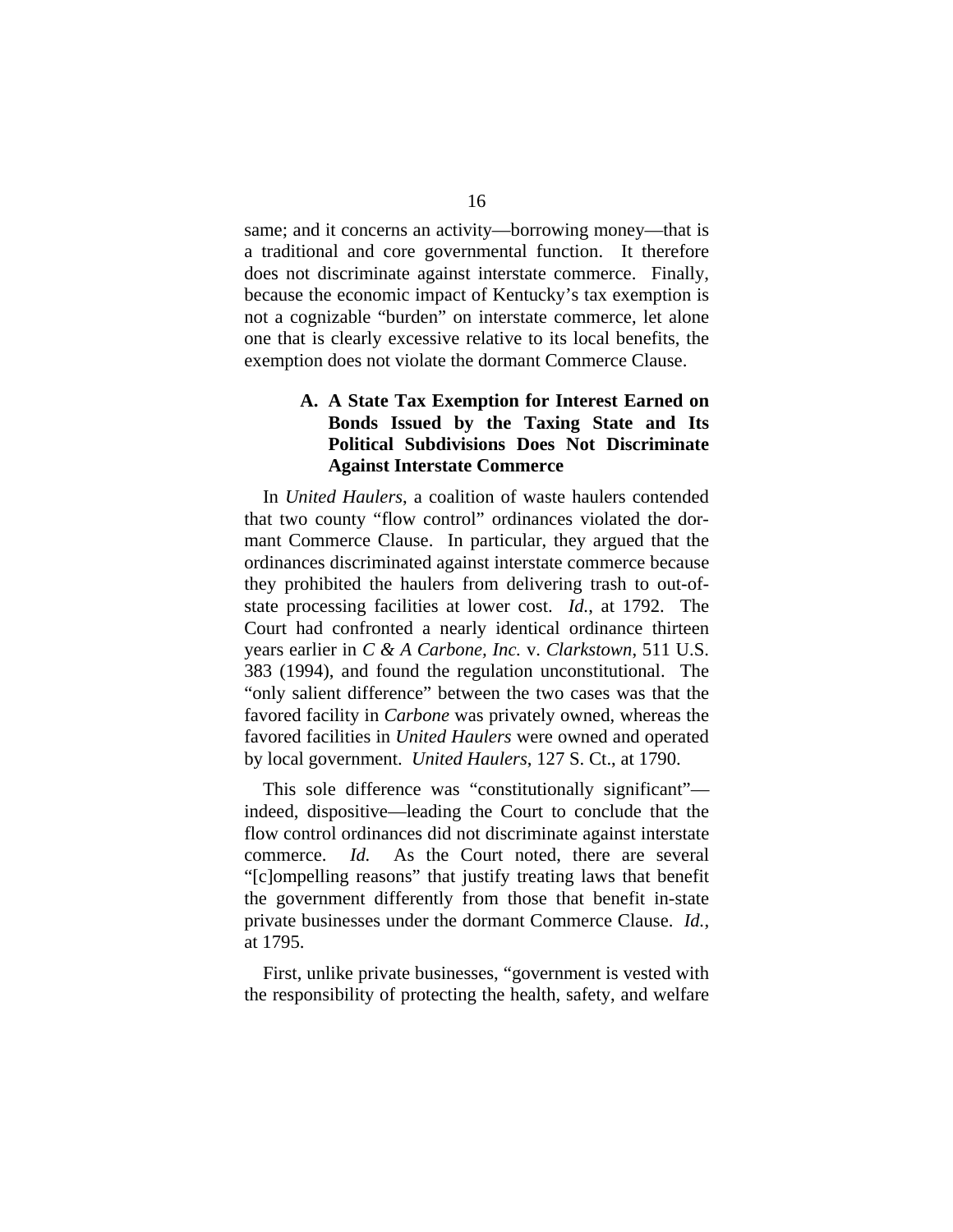of its citizens." *Id.* (citing *Metropolitan Life Ins. Co. v. Massachusetts*, 471 U.S. 724, 756 (1985)). Laws favoring state and local governments therefore "may be directed toward any number of legitimate goals unrelated to protectionism." *Id.*, at 1796. Second, treating public and private entities alike for purposes of the dormant Commerce Clause "would lead to unprecedented and unbounded interference by the courts with state and local government." *Id.* Though the Commerce Clause plays an important role in preventing state and local governments from engaging in economic protectionism, it "is not a roving license for federal courts to decide what activities are appropriate for state and local government to undertake." *Id.* Finally, courts should be "particularly hesitant to interfere with [government] efforts under the guise of the Commerce Clause" when the activities in question are "both typically and traditionally a local government function." *Id.* (internal quotation marks and citation omitted).

The essential holding of *United Haulers* was succinct: "laws that favor the government" in areas of "traditional government activity," but which "treat every private business, whether in-state or out-of-state, exactly the same," "do not discriminate against interstate commerce for purposes of the Commerce Clause." *Id.*, at 1790. The logic of that holding dictates that Kentucky's tax exemption is not discriminatory.

First, Kentucky's tax exemption favors the Commonwealth and its political subdivisions, not private business interests. Because of the tax exemption, Kentucky taxpayers are willing to accept a lower pre-tax rate of return on in-state municipal bonds. This means that Kentucky and its political subdivisions can issue their bonds at a considerably lower interest rate than the market would require absent the exemption. Thus, the beneficiaries of the tax exemption are not Kentucky bondholders; the market largely accounts for their favorable tax treatment by reducing their yield on the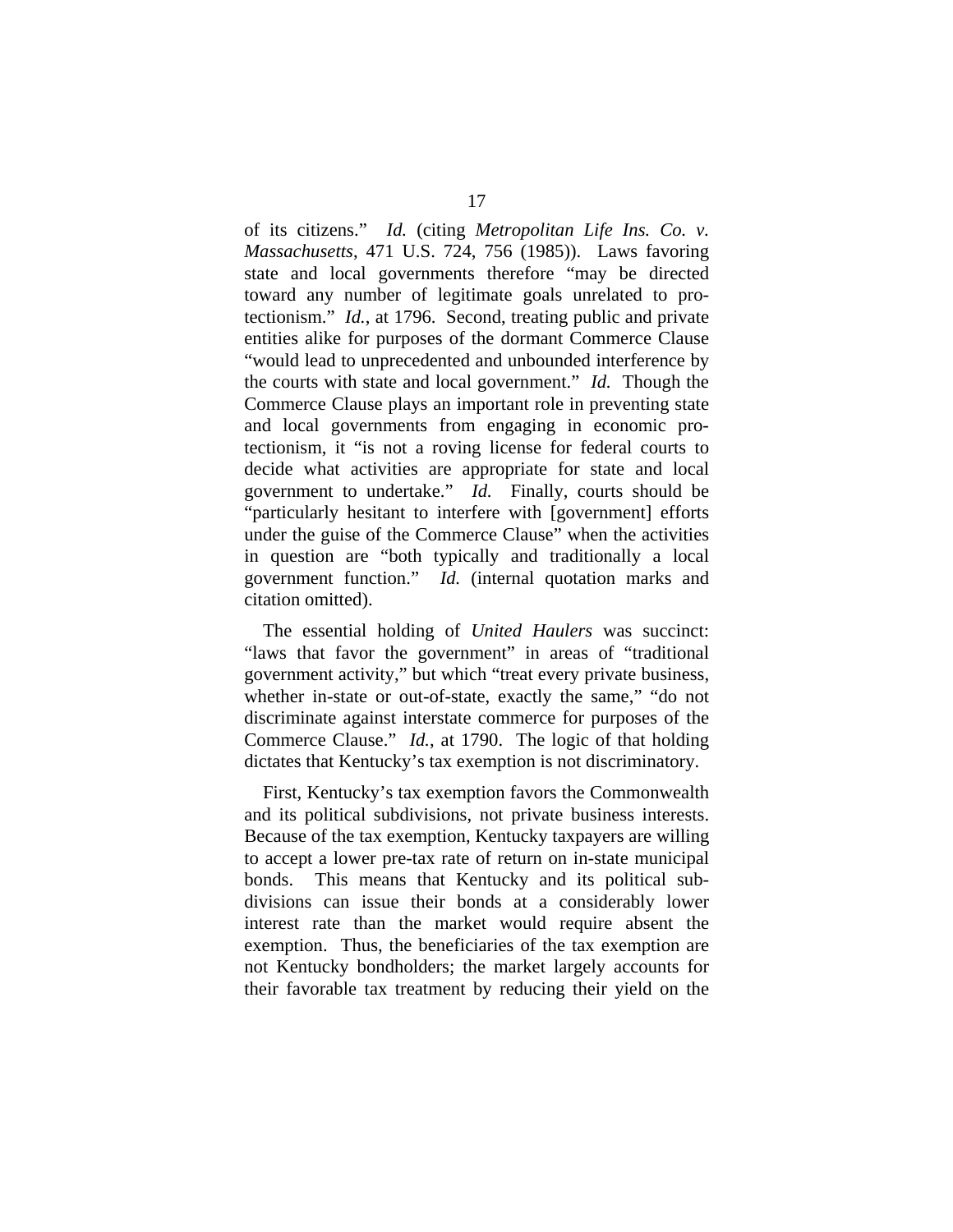tax-preferred bonds. See Cole et al., *The Capitalization of the State Tax Exemption Benefit in Municipal Bond Yields*, 7 J. Financial & Strategic Decisions 67, 68 (1994), available at http://www.studyfinance.com/jfsd/pdffiles/v7n2/cole.pdf (last visited July 16, 2007) (finding 100% capitalization of the state tax exemption benefit in the yield of municipal bonds).

The beneficiaries are the Commonwealth and its political subdivisions, which are able to borrow at a considerably lower interest rate, reducing their costs in raising capital. This, in turn, enables them to finance a range of public services and public works. See J. W. Temel, *The Fundamentals of Municipal Bonds* 53–55 (5th ed. 2001) (explaining that lower debt-service costs enable state and local governments to finance such public works as schools, roads, bridges, airports, public power facilities, sewers, hospitals, fire stations, affordable housing, mass transit facilities, and uni-versities).<sup>[4](#page-25-0)</sup> Of course, it is conceivable that the tax exemption

<span id="page-25-0"></span> <sup>4</sup> Municipal bonds fall into two basic categories: governmental bonds and private activity bonds. *See* C. Belmonte, *Tax-Exempt Bonds, 1996– 2002* at 151-52 (SOI Bulletin Summer 2005), available at http://www. irs.gov/pub/irs-soi/02govbnd.pdf (last visited July 17, 2007). Governmental bonds have no statutory definition. See Public Finance Network, *Tax-Exempt Financing: A Primer* 3 (rev. ed., n.d.). They are generally issued to finance facilities that are owned, controlled, and operated by state or local governments, such as schools, streets, and utilities. *See id.*, at 2; Belmonte, *supra*, at 155.

Private activity bonds are defined by § 141 of the Internal Revenue Code. *See* 26 U.S.C. §141. In brief, a municipal obligation will be considered a private activity bond, "irrespective of the purpose for which it is issued or the source of payment, if (1) more than 10 percent of the proceeds of the issue will finance property that will be used by a nongovernmental person in a trade or business, and (2) the payment of debt service on more than 10 percent of the proceeds of the issue will be (A) secured by property used in a private trade or business or payments in respect of such property, or (B) derived from payments in respect of property used in a private trade or business." Temel, *supra*, at 251. Roughly three-fourths of the municipal bond market consists of govern-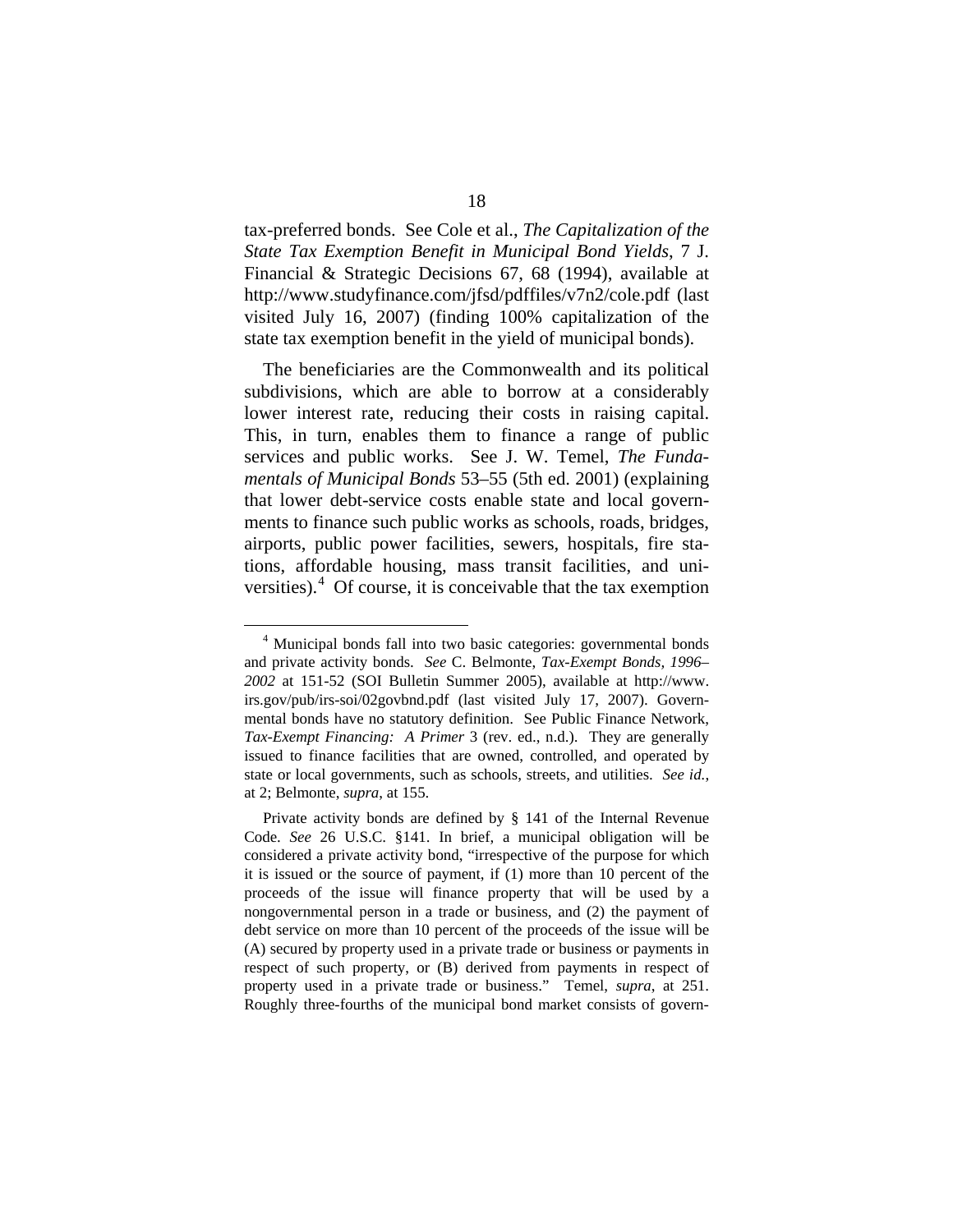actually costs Kentucky more in foregone tax revenue than it delivers in reduced borrowing costs. See Cole et al., *supra*, at 68, 72. But the relevant point for purposes of *United Haulers* is that, to the extent the exemption provides a benefit, that benefit runs to the government.<sup>[5](#page-26-0)</sup>

Second, Kentucky's tax scheme treats all private business interests identically. The Kentucky tax code includes all bond interest in income, with the sole exception of the interest earned on bonds issued by the Commonwealth or its political subdivisions. See Ky. Rev. Stat. Ann. §§ 141.010(9), 141.010(10)(c). Every private issuer of debt is treated the same, regardless of its location. The law grants no advantage to Kentucky businesses—whether they are bond issuers, bond dealers, bond brokers, or bond holders—over their out-of-state competitors.<sup>[6](#page-26-1)</sup>

Consequently, Kentucky's tax exemption does not represent the sort of economic protectionism with which the dormant Commerce Clause is chiefly concerned. This is not a law that "burden[s] out-of-state producers or shippers simply to give a competitive advantage to in-state *businesses*." *Granholm* v. *Heald*, 544 U.S. 460, 472 (2005) (emphasis added). Nor is it a law that "give[s] local consumers

1

mental bonds, and one-fourth of private activity bonds. *See* Belmonte, *supra*, at 151 (between 1996 and 2002 more than \$1.5 trillion in governmental bonds and \$548 billion in private activity bonds were issued).

<span id="page-26-0"></span><sup>5</sup> As discussed in more detail *infra* at 20 & 25-26, Kentucky's exemption also furthers the legitimate objectives of decentralizing control over the Commonwealth's fiscal affairs and encouraging more state citizens to become genuine stakeholders in their community.

<span id="page-26-1"></span><sup>&</sup>lt;sup>6</sup> Of course, the issuance of municipal bonds will produce benefits for private contractors that perform the projects that are financed by the bonds. But the same is true of any public spending, whether financed through bonds, taxes, license fees, or a grant from the federal government. This Court has never considered the existence of such benefits, in itself, "protectionist."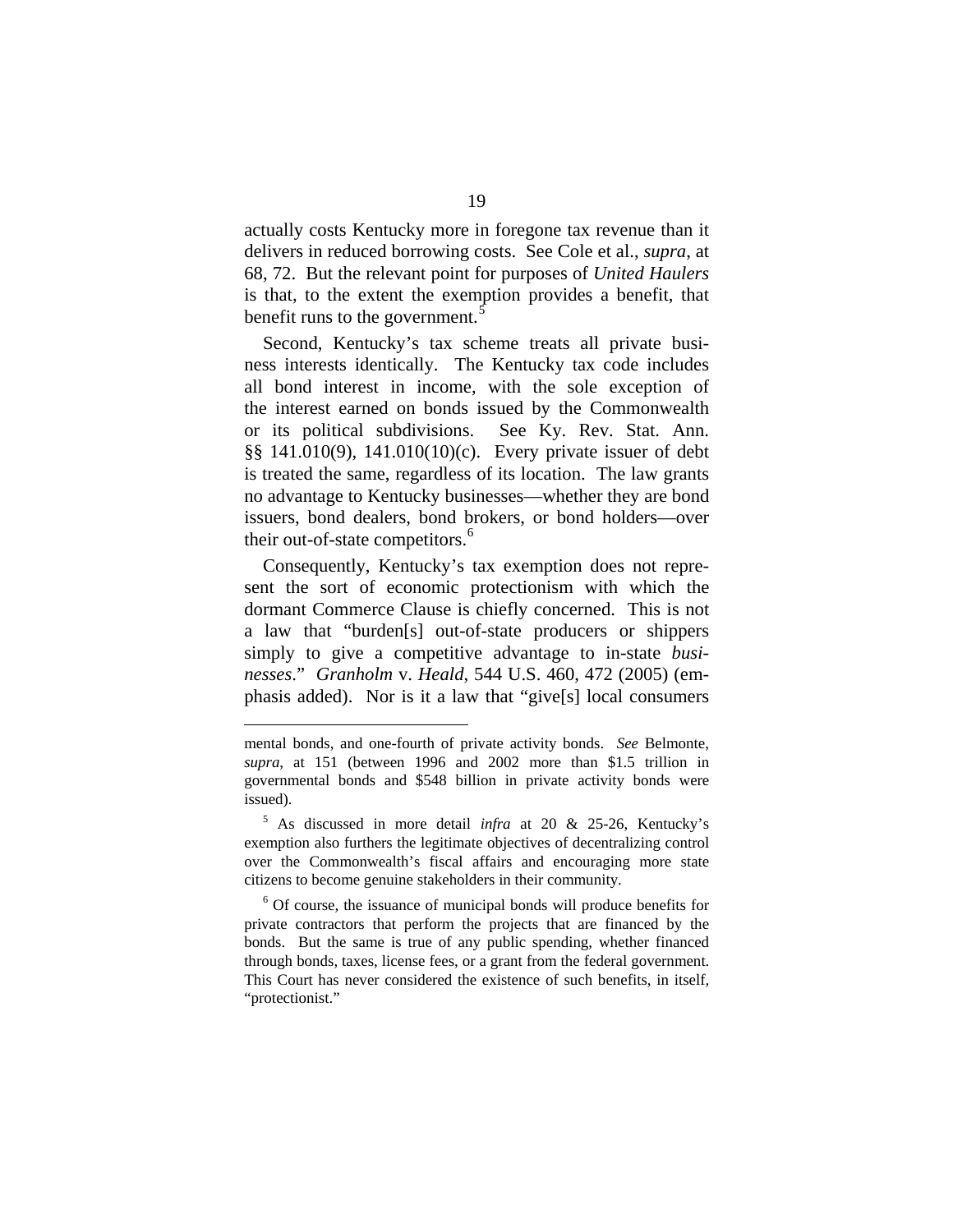an advantage over consumers in other States." *Brown-Forman Distillers Corp.* v. *New York State Liquor Auth.*, 476 U. S. 573, 580 (1986).

Instead, the exemption operates as an implicit, intrastate transfer from the Commonwealth's pool of general revenue to those governmental units (including the Commonwealth itself) that choose to raise capital through the issuance of municipal bonds. The decision whether to issue municipal bonds is vested by state law in various governmental units and, through elections, their respective constituents. When these governments issue debt, the exemption offers an implicit subsidy by reducing the interest rate that the market will demand. The cost of this subsidy, however, is fully funded by Commonwealth itself: The Kentucky government must pay for it by relinquishing personal income tax revenue. In this sense, the tax exemption is indistinguishable in practical effect from a program under which the Commonwealth offered no tax exemption but made direct cash payments to its municipalities when they issued bonds, a program that would plainly be constitutional.

The exemption is therefore best understood as a policy choice by the Commonwealth about how to structure the financing of its various governmental units. Through the mechanism of the exemption, Kentucky has decided (1) to raise less revenue through personal income taxes and more through municipal bond issues, and (2) to decentralize the decisionmaking process concerning how much capital to raise and which public works to pursue. Those governmental units with the authority to issue bonds are empowered to use state general funds (in the form of foregone income tax revenue) to pursue projects that they believe are beneficial to their respective jurisdictions. Structuring state and municipal finances in this fashion is thus a political choice. And like the decision by Oneida and Herkimer Counties and New York State to displace private competition in waste processing with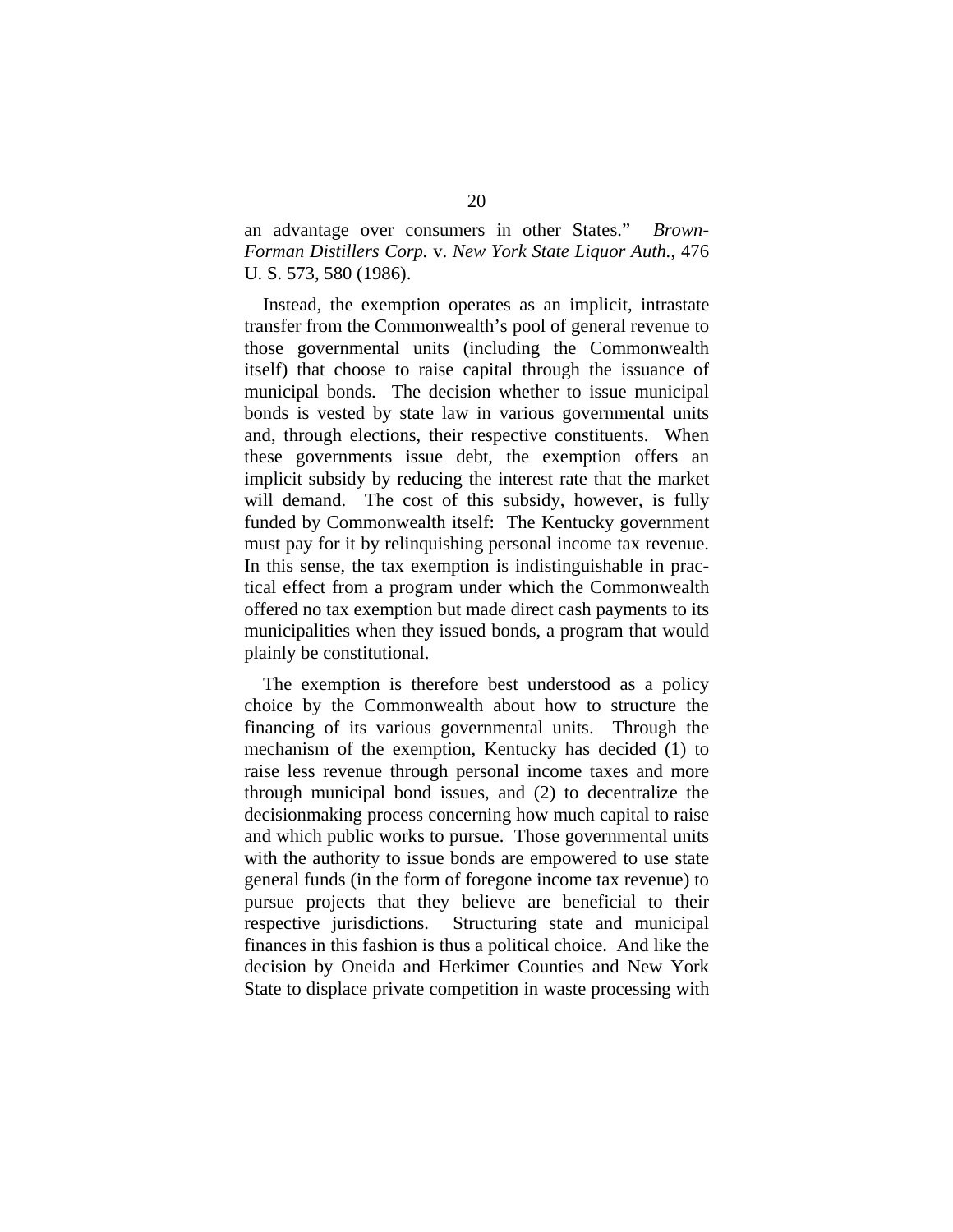a government-run monopoly, "nothing in the Commerce Clause vests the responsibility for that policy judgment with the Federal Judiciary." *United Haulers*, 127 S. Ct., at 1796.

Finally, the activity of borrowing money to finance the construction of infrastructure and other necessary public improvements is a "traditional government function." First, the practice has deep historical roots, predating the issuance of corporate debt by several centuries. See Temel, *supra*, at 49 (noting that Italian city-states borrowed from major merchant banking families during the Renaissance). American cities incurred debt as early as the seventeenth century. See *id.* New York City issued the first officially recorded municipal bond in 1812 to finance the construction of the Erie Canal. See Shafroth, *Which State Taxes Are 'Preferred' for Infrastructure?*, 40 State Tax Notes 237 (2006). By 1843, U.S. cities had accumulated approximately \$25 million in outstanding debt, and the number of municipal bond issues has grown exponentially ever since. See Temel*, supra*, at 49– 50. State and local governments issued \$26 billion in municipal bonds in 1975, and they issued more than ten times that amount (\$263.8 billion) in 1999. See *id.*, at 3. Presently, the value of outstanding U.S. municipal bonds is roughly \$2.4 trillion. See T. Herman, *Justices to Hear Muni-Bond Case— Kentucky Tax Fight Over Exemptions Affects Many States*, Wall St. J., May 22, 2007, at D3.

Second, and more fundamentally, borrowing money is indispensable to state and local governments' capacity to provide essential but costly governmental services. See *South Carolina* v. *Baker*, 485 U.S. 505, 531 (1988) (O'Connor, J., dissenting) ("Long-term debt obligations are an essential source of funding for state and local governments."). There are approximately 87,000 state and local governments in the United States, U.S. Census Bureau, *Statistical Abstract of the United States: 2007*, at p. 264 (Table 415), and only the very largest are capable of financing any significant capital im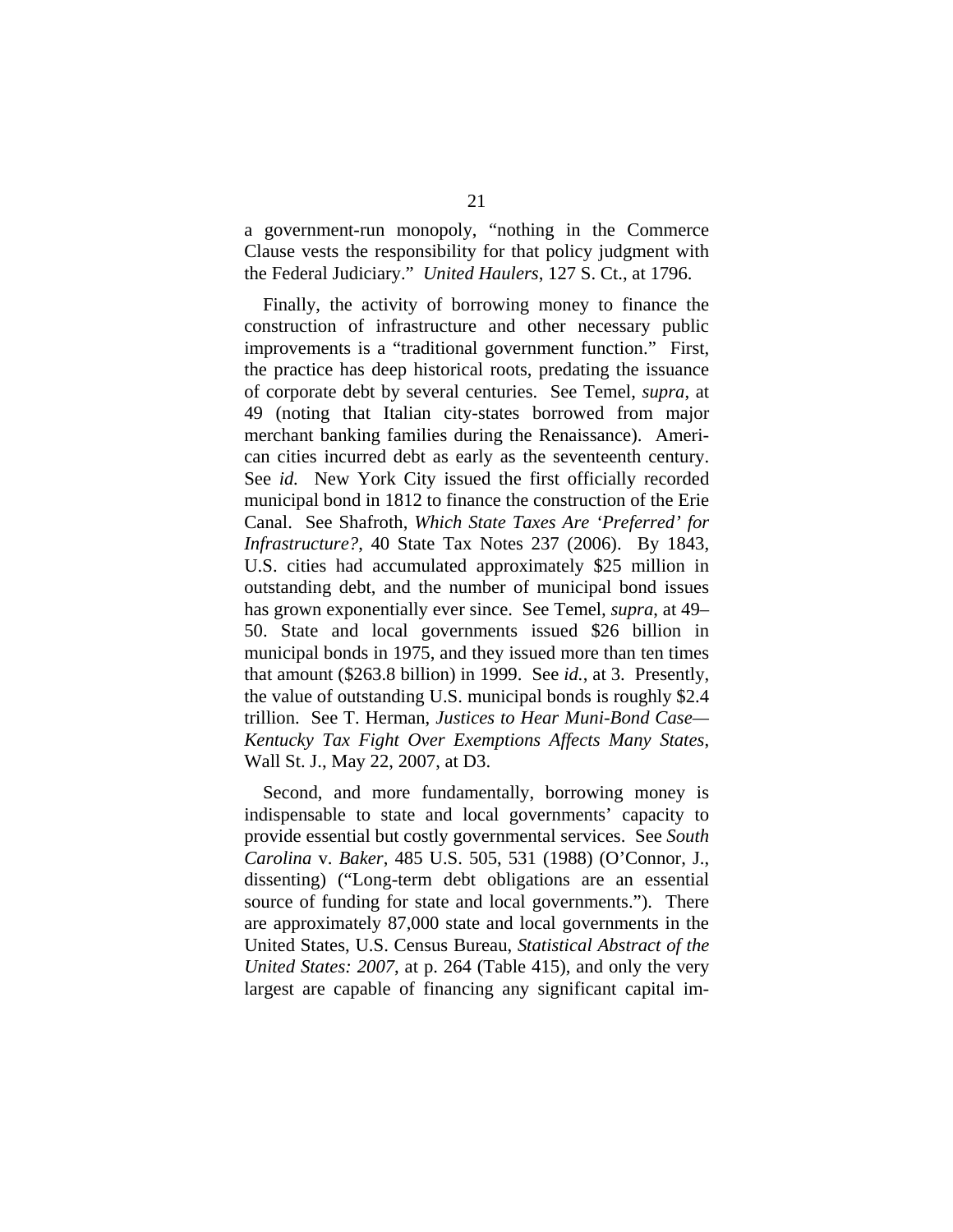provements exclusively from current revenue. Even for state governments, issuing bonds is often the only practical means to finance the construction of essential infrastructure, such as roads, highways, sewers, and utilities. Bond issues make these public investments possible by allowing state and local governments to spread the relevant tax burden over several years.

Issuing bonds is thus a temporal extension of a State's authority to tax, a power that is "basic to its sovereignty." *Bode* v. *Barrett*, 344 U.S. 583, 585 (1953). Municipal bonds permit governments to extend the time frame of taxation over the useful life of the capital improvement, rather than forcing them to impose the entire tax burden at the time of the improvement's construction. Moreover, bonds promote fairness in public finance by enabling state and local governments better to ensure that the citizens who benefit from longterm capital improvements (those who live in the community over the life of the assets) are those who pay for them (in taxes that go toward servicing the debts). Absent such a spreading of the tax burden, taxpayers required to fund the entire cost of public works at the time of their construction would have a strong incentive to undersupply these important public goods. Thus, there are powerful systemic reasons that local governments have incurred debt since colonial times, and that they continue to rely on it heavily today.

In short, Kentucky's tax exemption falls squarely within the rule announced in *United Haulers*: It favors state and local government, it treats all private businesses equally, and it concerns a traditional government activity. It necessarily follows that, for purposes of the dormant Commerce Clause, Kentucky's income tax exemption for interest earned on instate municipal bonds does not discriminate against interstate commerce.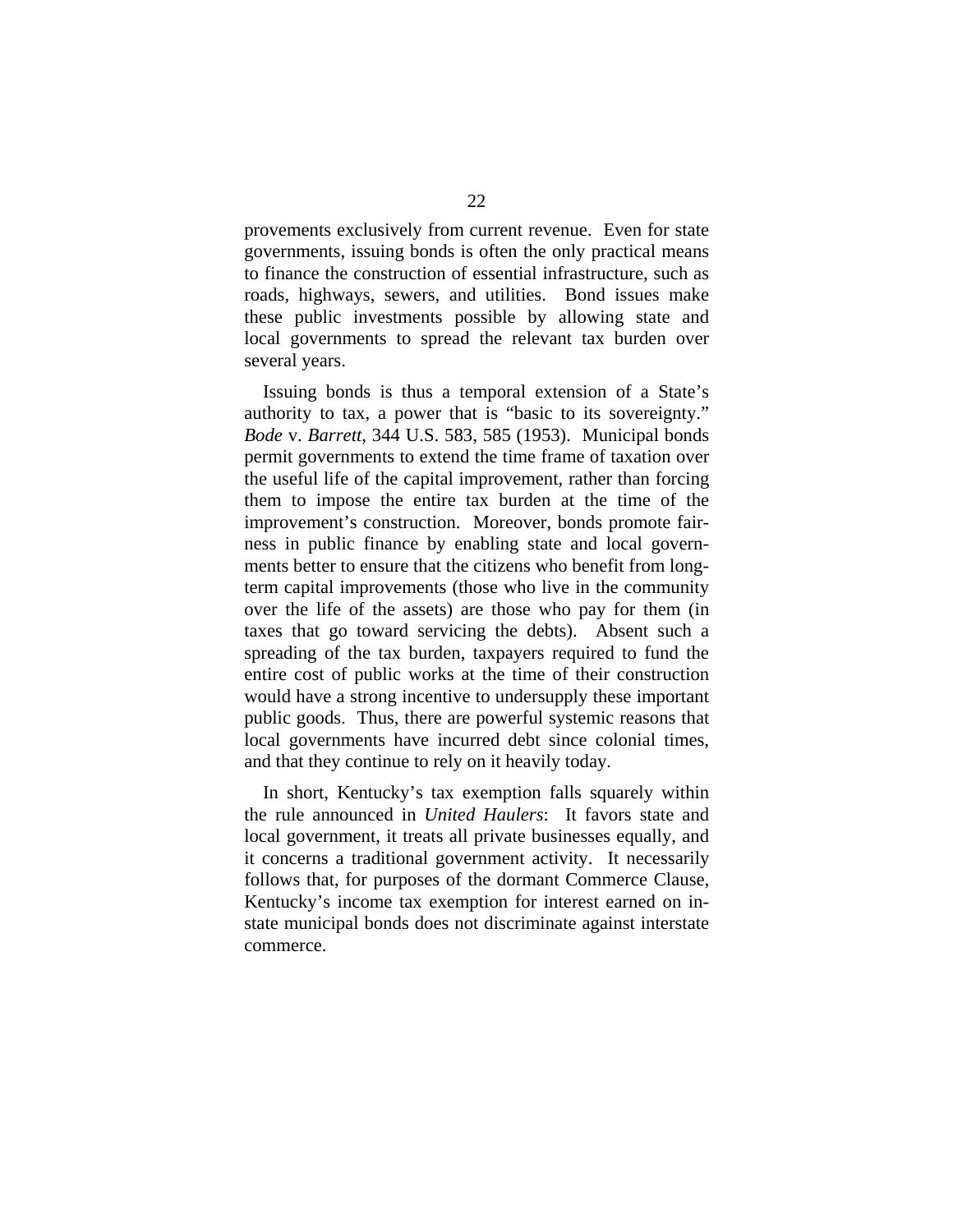## **B. Kentucky's Tax Exemption Does Not Impose a "Clearly Excessive" Burden on Interstate Commerce**

Because Kentucky's tax exemption does not discriminate against interstate commerce, the appropriate test under the dormant Commerce Clause is that set out in *Pike* v. *Bruce Church, Inc.*, 397 U.S. 137 (1970), for laws that are "directed to legitimate local concerns, with effects upon interstate commerce that are only incidental." *City of Philadelphia* v. *New Jersey*, 43[7](#page-30-0) U.S. 617, 624 (1978).<sup>7</sup> To pass muster, Kentucky must only show that the burden on interstate commerce attributable to the tax exemption is not "clearly excessive in relation to the putative local benefits." *Pike*, 397 U.S., at 142. Kentucky has made that showing here.<sup>[8](#page-30-1)</sup>

<span id="page-30-0"></span><sup>&</sup>lt;sup>7</sup> Since 1977, this Court has typically applied the 4-part test originally articulated in *Complete Auto Transit, Inc.* v. *Brady*, 430 U. S. 274 (1977), to determine whether a challenged state tax provision is consistent with the dormant Commerce Clause. See, e.g., *Oklahoma Tax Comm.* v. *Jefferson Lines, Inc.*, 514 U. S. 175, 183 (1995); *Itel Containers Int'l Corp.* v. *Huddleston*, 507 U. S. 60, 73 (1993); *Trinova Corp.* v. *Michigan Dept. of Treasury*, 498 U. S. 358, 372 (1991); *Goldberg* v. *Sweet*, 488 U. S. 252, 259–260 (1989). Under *Complete Auto*, a state tax is permissible so long as it "is applied to an activity with a substantial nexus with the taxing State, is fairly apportioned, does not discriminate against interstate commerce, and is fairly related to the services provided by the State." *Complete Auto*, 430 U.S., at 279. Here, Respondents' only Commerce Clause claim appears to be that Kentucky's tax exemption discriminates against interstate commerce. See J.A. 24. Thus, if the Court concludes that the exemption is non-discriminatory, further analysis under *Pike* may be unnecessary. Cf. *General Motors v. Tracy*, 519 U.S. at 824 n. 12 (suggesting that *Pike* balancing is not required if *Complete Auto*'s apportionment prong is satisfied).

<span id="page-30-1"></span><sup>&</sup>lt;sup>8</sup> Because the trial court upheld Kentucky's tax exemption on the ground that the Commonwealth was acting as a market participant, it did not reach the question whether the exemption satisfied *Pike*'s balancing test. *See* Pet. App. 18a–19a. Likewise, because the Kentucky Court of Appeals invalidated the exemption on the ground that it discriminated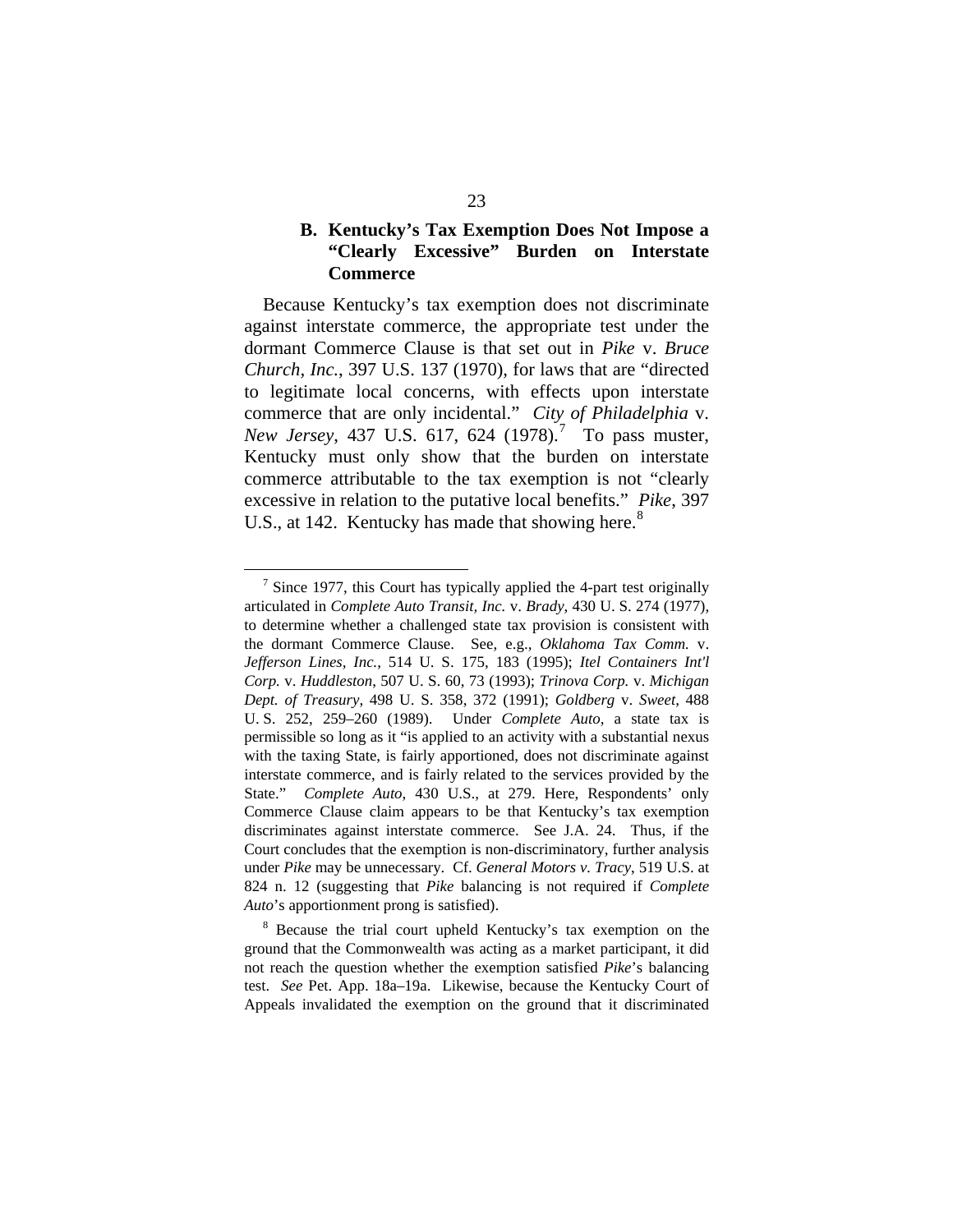First, Kentucky's tax exemption furthers several legitimate government objectives. It reduces the interest rate that Kentucky and its political subdivisions must pay when they issue bonds. It devolves greater power over the Commonwealth's fiscal affairs—how much money to spend, and which projects to fund—to local governments, which are better positioned to respond to their respective communities' needs. And it encourages Kentucky citizens to become personally invested in the construction of the Commonwealth's infrastructure, and indeed its future—its schools, universities, roads, utilities, hospitals, and low-income housing.

Second, the exemption's economic impact is not properly understood as a "burden on interstate commerce," let alone a burden that is "clearly excessive in relation to its putative benefits." The principal economic effect of the exemption is to alter the residential distribution of those persons holding Kentucky municipal bonds. It creates a financial incentive for Kentucky citizens, when they are purchasing municipal bonds, to purchase Kentucky bonds rather than those issued by another State. As a result, the proportion of investors holding Kentucky municipal bonds who are Kentucky citizens is substantially greater than it would be absent the exemption. The same is almost certainly true, to greater and lesser degrees, for all 42 States that offer a tax preference for the interest earned on in-state municipal bonds.<sup>[9](#page-31-0)</sup> This ex-

1

against interstate commerce, it did not address the *Pike* balancing question, either. *See* Pet. App. 4a–11a. Thus, no court has evaluated the exemption's local benefits or its impact on interstate commerce. For the reasons stated *infra*, we believe that, as a matter of law, the exemption's impact on interstate commerce is not a cognizable "burden" for purposes of the dormant Commerce Clause, and that this Court should therefore uphold the exemption under *Pike*.

<span id="page-31-0"></span><sup>&</sup>lt;sup>9</sup> The strength of this incentive turns on the taxpayer's marginal state income tax rate. The effect is apt to be strongest for bonds issued by states like California, where the top marginal income tax rate is 9.3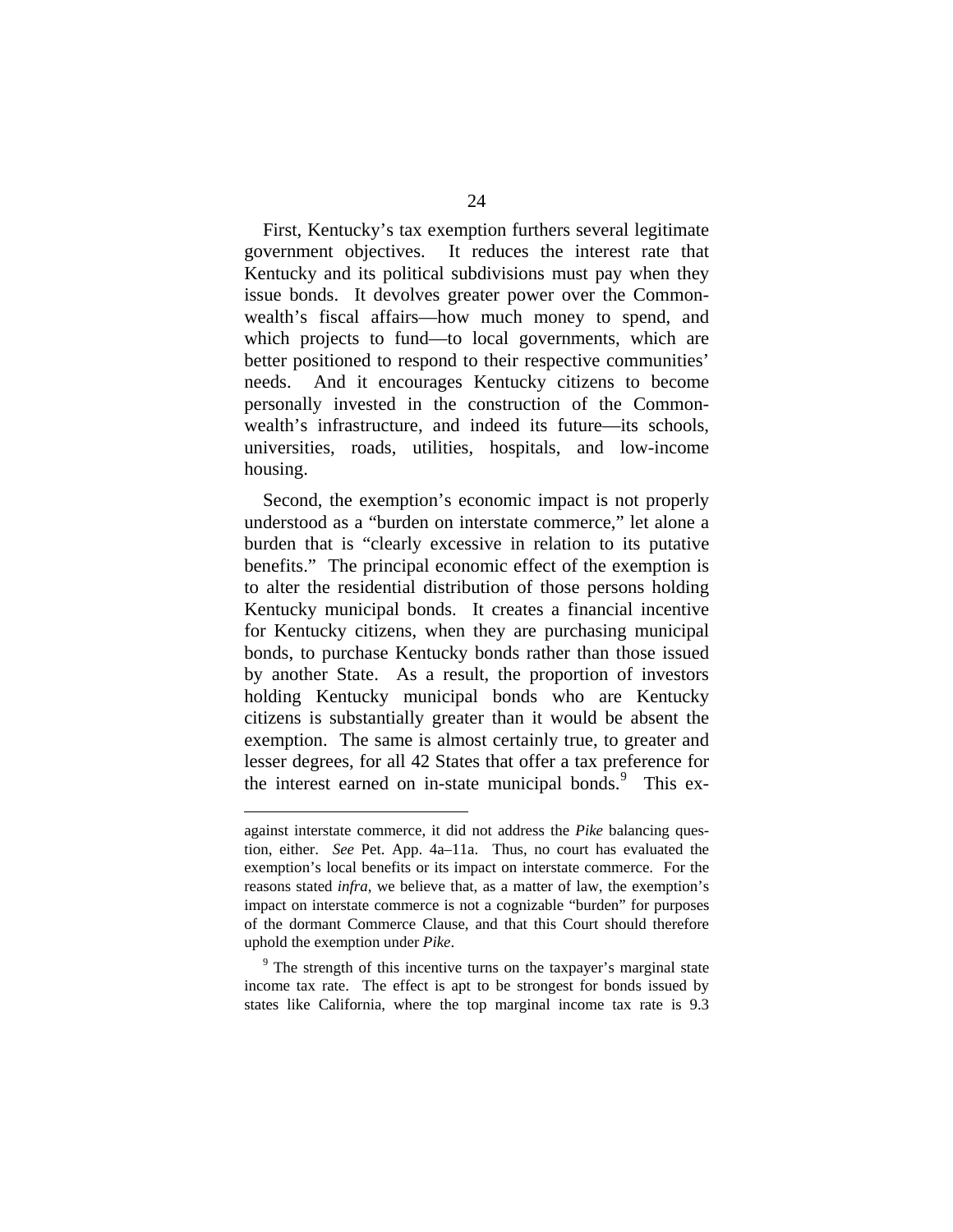plains the existence of the 400-odd state-specific mutual funds that various investment companies now market to investors. $10$ 

Though this practical consequence is rather obvious, it is not a "burden on interstate commerce." Although the exemption steers more Kentucky residents towards Kentucky municipal bonds, the Commonwealth's relationship to its residents is qualitatively different than that between a typical debtor and its creditors: It is the relationship between a sovereign and its citizens. "[A]s the guardian and trustee for its people," *Atkin* v. *Kansas*, 191 U.S. 207, 222 (1903), Kentucky has a strong interest in encouraging its citizens to be more than just consumers of the State's public services. Like any sovereign, it naturally desires its citizens to be genuine *stakeholders* in the Commonwealth and its municipalities

An investor's decision to purchase a municipal bond issued by his or her home State is also distinctive from the investor's perspective. After all, it is Kentucky citizens who will directly benefit from the projects financed by Kentucky's municipal bonds, and it is Kentucky citizens who, through their tax dollars, will pay off the interest on these bonds. *Cf. Reeves, Inc.* v. *Stake*, 447 U.S. 429, 442 (1980); *United Haulers*, 127 S.Ct. at 1797. A citizen's decision to invest in his or her own State therefore implicates important, nonfinancial considerations that are inapplicable to other commitments of capital. For all of these reasons, the fact that Kentucky taxpayers are more heavily invested in Kentucky

<u>.</u>

percent, while it less significant for bonds issued by states like Connecticut, where the top marginal rate is 5 percent.

<span id="page-32-0"></span><sup>&</sup>lt;sup>10</sup> According to the Investment Company Institute, at the close of 2006 there were 482 single-state municipal bond mutual funds with combined assets totaling \$155 billion. *See* J. Mysak, *Trash-Hauler Case Muddies Water for Municipal Market*, Bloomberg, May 9, 2007, available at http://www.bloomberg.com/apps/news?pid=20601039&sid=aaVU49WiU SFs&refer=columnist\_mysak (last visited July 16, 2007).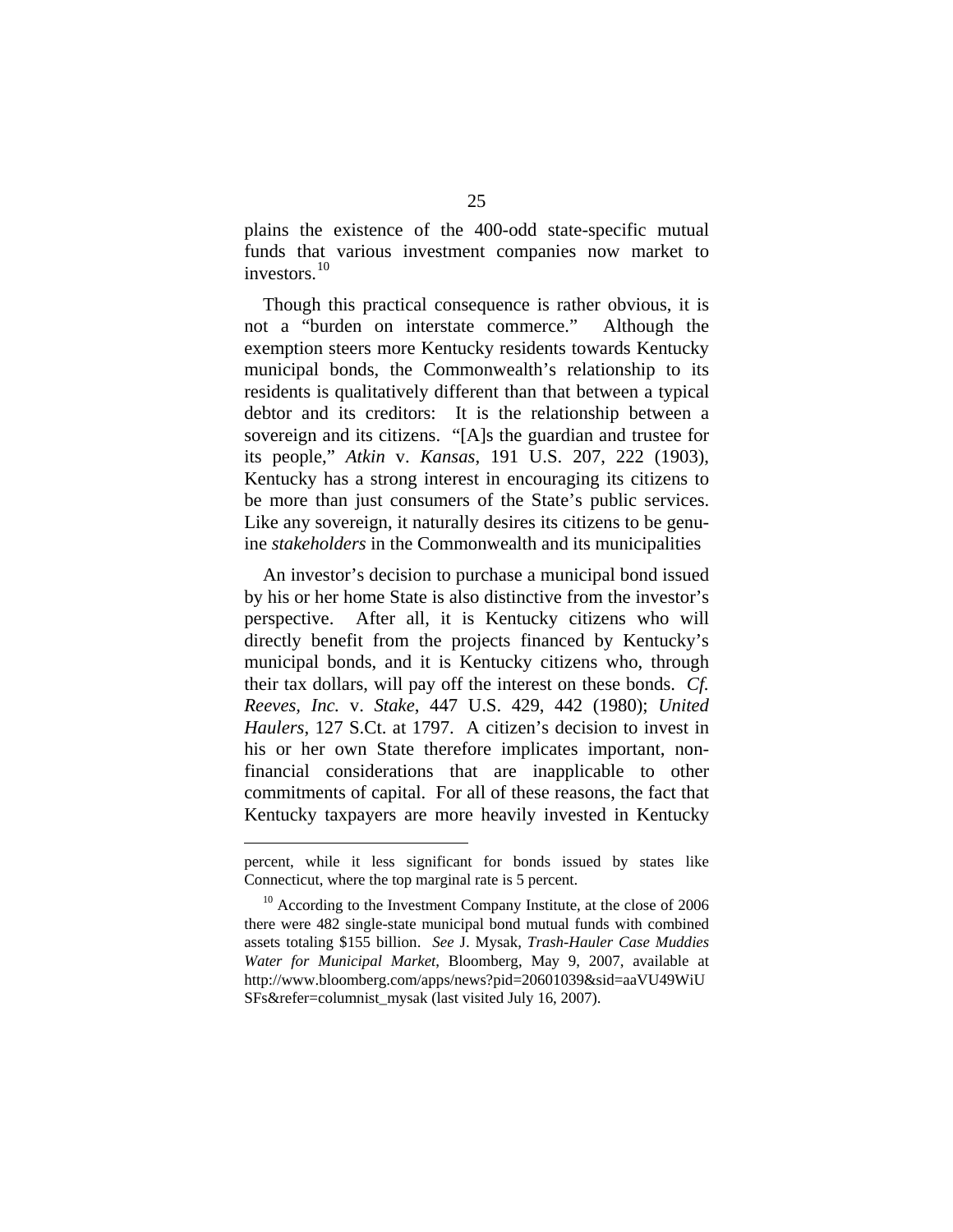municipal bonds—both literally and figuratively—is not a "distortion" of interstate commerce. Instead, it is a natural and salutary consequence of the Nation's federal structure.

Moreover, Respondents' arguments about the beneficial economic effects that would flow from invalidating Kentucky's tax exemption are empirically unsupported and logically flawed. For instance, Respondents assert that, without theses tax exemptions, States "will compete for investors' dollars . . . on the merits of the projects funded by the investment sales," and that, "[a]s a result, the market will provide incentives for governments to be more careful in selecting and funding projects through bond sales." Brief in Opp. 11 n. 5. But that incentive already exists, and strongly so. For purposes of assessing the States' incentives, what matters are the effects of changes in their creditworthiness *at the margin*. Because the state tax exemption is largely capitalized into municipal bonds' yields, the tax exemption while lowering the interest rate that state and local governments must offer—does nothing to diminish the *marginal* importance to them of remaining a good credit risk. Stated differently, a change in a state or local government's bond rating in a State with an exemption like Kentucky's is apt to have the same impact on that government's borrowing costs as it would absent the exemption.

Finally, the economic impact attributable to Kentucky's tax exemption is quite unlike the harms that this Court has found to constitute "clearly excessive" burdens on interstate commerce in its prior applications of *Pike*. It is not an idiosyncratic state regulation that, when combined with the laws of surrounding States, clogs the channels of interstate commerce. Cf. *Kassel* v. *Consolidated Freightways Corp. of Del.*, 450 U.S. 662 (1981); *Raymond Motor Transp., Inc.* v. *Rice*, 434 U.S. 429 (1978). It is not a law that operates extraterritorially, regulating commercial transactions that occur in other States. Cf. *Edgar* v. *MITE Corp.*, 457 U.S. 624